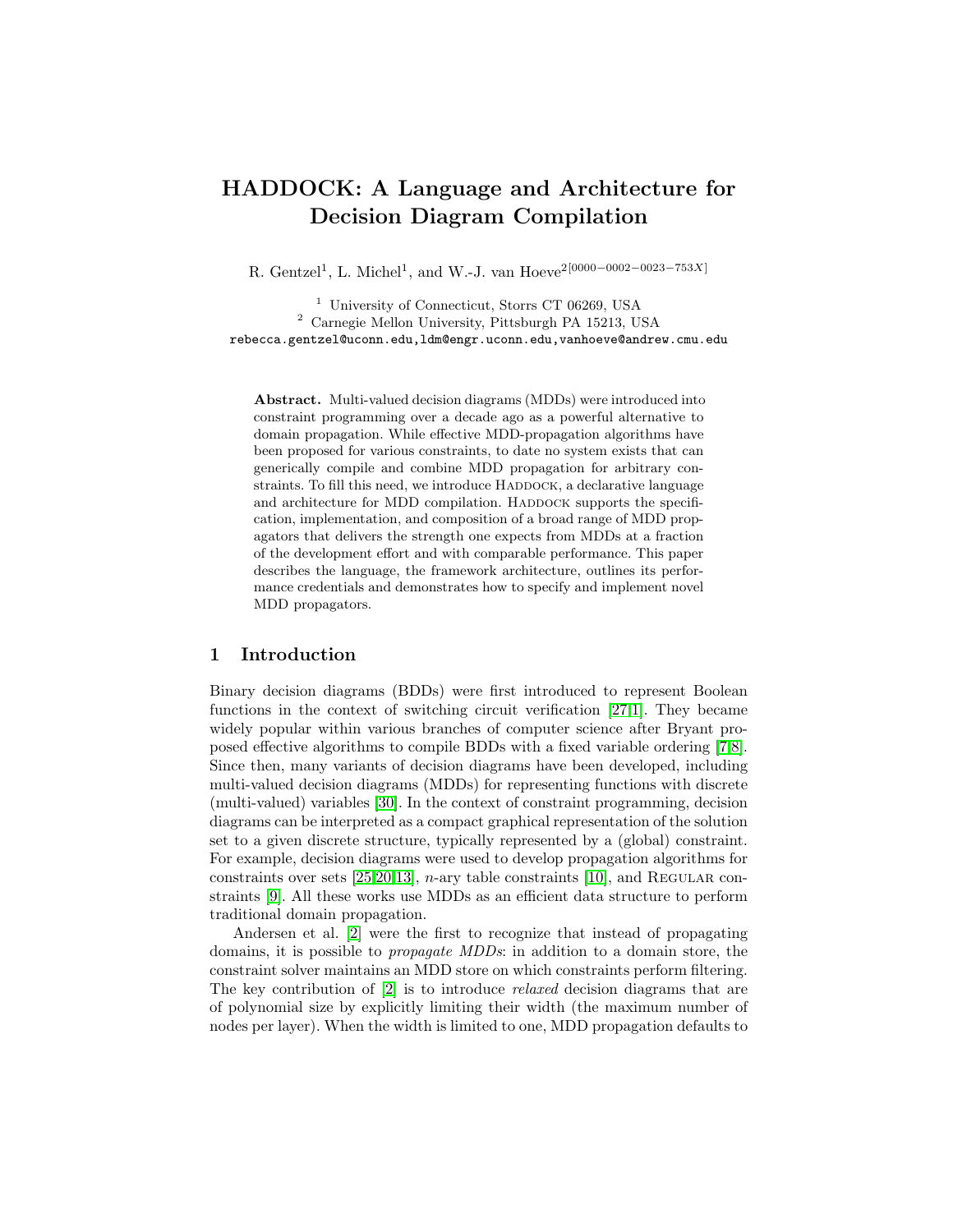domain propagation. Larger widths can lead to increasingly more effective MDD propagation, as shown in a range of papers that study the compilation and application of MDD-based constraint programming [\[16,](#page-15-8)[18,](#page-15-9)[17,](#page-15-10)[19,](#page-15-11)[22,](#page-16-3)[11,](#page-15-12)[4](#page-15-13)[,24\]](#page-16-4).

MDD propagation methods are all based on the same underlying principles for compiling, refining, and filtering the decision diagram, as summarized in [\[22\]](#page-16-3). Yet, their implementations are often dedicated to their specific task or purpose [\[15](#page-15-14)[,14](#page-15-15)[,28,](#page-16-5)[29,](#page-16-6)[12\]](#page-15-16). To date, no system exists that allows users or developers to easily define and combine MDD propagators in constraint programming models. In this work, we take on this task and present  $HADDOCK$ ,  $3$  a language and architecture that uses an MDD specification to automatically compile and integrate decision diagrams into a CP solver.

Contributions. Our primary contribution is the introduction of a specification language and associated implementation architecture that not only allows the automatic compilation of the diagram, but also generates the rules for refining (splitting) and filtering (propagating) MDD abstractions. This concretizes and generalizes the framework for MDD-based constraint programming proposed in [\[22\]](#page-16-3). While that framework allows one to describe MDD propagators based on transitions between states, it does not provide concrete functionality for generic propagation, refinement, or composition. Another related compilation framework is proposed in [\[6](#page-15-17)[,5\]](#page-15-18), which uses a dynamic programming formulation as input to compile the diagram. We will apply similar concepts, but we note that a dynamic programming model alone is not sufficient, e.g., for describing some of the MDD propagation rules or the integration into a CP solver. Instead, we adopt the formalism of labeled transition systems as an abstraction of MDDs.

We have implemented HADDOCK in the C++ version of MiniCP  $[26]$ .<sup>[4](#page-1-1)</sup> So far, HADDOCK contains MDD specifications for ALLDIFF, AMONG, GCC, SEQUENCE, and (weighted) Sum constraints, as well as some problem-specific MDD propagators. HADDOCK allows the user to declare multiple MDDs within a CP model, each associated with a suitable set of constraints, and automatically integrates the MDD propagators into the constraint propagation fixpoint computation. HADDOCK offers comparable performance for MDD propagation at a fraction of the development effort needed for dedicated implementations.

Motivating Example. We will use the Among constraint as the running example for this paper. Recall that  $AMONG(x, lb, ub, S)$  is defined as

$$
lb \le \sum_{i=0}^{n-1} (x_i \in S) \le ub \tag{1}
$$

for an array of n variables x, a lower bound  $lb$ , an upper bound ub, and a set of values S. In [\[22\]](#page-16-3), an MDD propagator for Among, establishing MDD consistency in polynomial time, was proposed and implemented. The pseudo- $C_{++}$  HADDOCK fragment shown on the right of Fig. [1](#page-2-0) generates code with

<span id="page-1-0"></span><sup>&</sup>lt;sup>3</sup> HADDOCK stands for 'Handling Automatically Decision Diagrams Over Constraint Kernels'. It also refers to a saltwater fish, as well as to a fictional character from the Tintin comic series by Hergé, both of which are however irrelevant to this paper.

<span id="page-1-1"></span> $^4$  Code: <https://bitbucket.org/ldmbouge/minicpp/commits/tag/HADDOCK>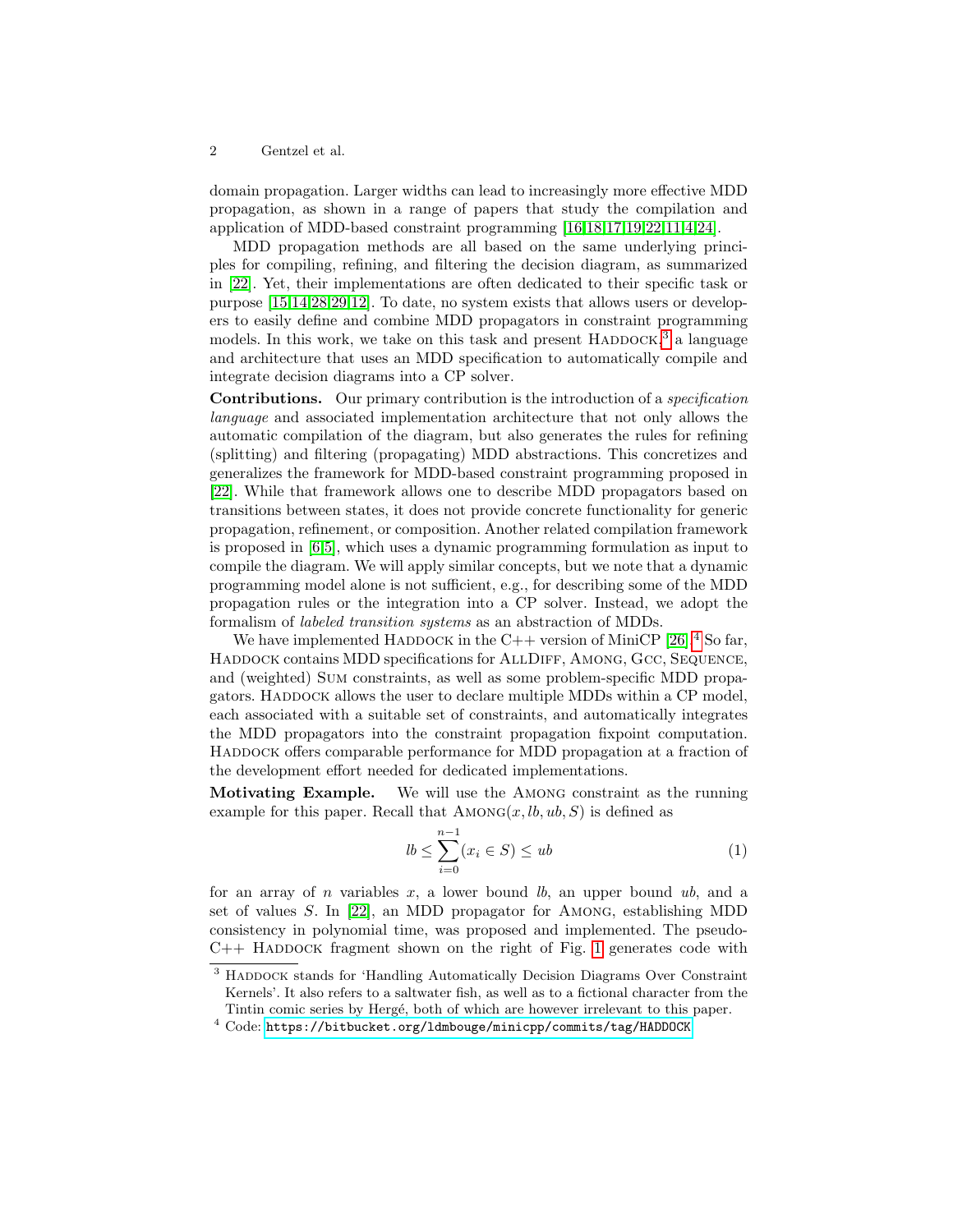| $\text{int } \text{main}() \downarrow$                                                                                                     | void amongMDD(MDDSpec& mdd,                                                                              |
|--------------------------------------------------------------------------------------------------------------------------------------------|----------------------------------------------------------------------------------------------------------|
| <b>int</b> width = 64, $H = 40$ ;                                                                                                          | vector $x, int$ lb, $int$ ub,                                                                            |
| int L1 = 0, U1 = 6, N1 = 8;                                                                                                                | $\text{set} \text{<} \text{int} > S$ ) {                                                                 |
| int L2 = 22, U2 = 30, N2 = 30;                                                                                                             | $\text{mdd}.add(x);$                                                                                     |
| int L3 = 4, U3 = 5, N3 = 7;                                                                                                                | <b>auto</b> $c = \text{mdd}.\text{makeConstraint}(x, \text{"amongMDD"});$                                |
| $auto cp = makeSolver();$                                                                                                                  | $\text{int} \text{Ld} = \text{mdd}. \text{addState}(c,0), \text{Ud} = \text{mdd}. \text{addState}(c,0);$ |
| <b>auto</b> vars = boolVarArray(cp, H);                                                                                                    | $\text{int}$ Lu = mdd.addState(c,0),Uu = mdd.addState(c,0);                                              |
| auto mdd = $new \text{ MDD}(\text{cp}, \text{width})$ ;                                                                                    | mdd.arcExist $(cs,]= (p, c, x, v) \rightarrow \textbf{bool} \{$                                          |
| for (int i=0; $i < H-N1+1$ ; $i++$ )                                                                                                       | return $(p[{\rm Ld}] + v \in S + c[{\rm Lu}] \leq w$ b) & &                                              |
| amongMDD (mdd,                                                                                                                             | $(p[Ud] + v \in S + c[Uu] > = lb);$                                                                      |
| $vars.sub(i, i+N1), L1, U1, {1}$                                                                                                           | $\{\cdot\};$                                                                                             |
| for (int i=0; $i < H-N2+1$ ; i++)                                                                                                          | $\text{mdd.forward}(Ld, [=[(o,p,x,v)\{o[Ld] = p[Ld] + v \in S;\})$                                       |
| amongMDD (mdd,                                                                                                                             | $\text{mdd.forward}(\text{Ud}, =  (o, p, x, v) \{o[\text{Ud}] = p[\text{Ud}] + v \in S;\})$              |
| vars.sub $(i, i+N2), L2, U2, \{1\}$ ;                                                                                                      | $\text{mdd}.\text{reverse}(Lu,]= (o,c,x,v)\{o[Lu]=c[Lu]+v\in S;\});$                                     |
| for (int i=0; i <h-n3+1; i+="7)&lt;/th"><th><math>\text{mdd}.\text{reverse}(Uu,]= (o,c,x,v)\{o[Uu]=c[Uu]+v\in S;\});</math></th></h-n3+1;> | $\text{mdd}.\text{reverse}(Uu,]= (o,c,x,v)\{o[Uu]=c[Uu]+v\in S;\});$                                     |
| amongMDD (mdd,                                                                                                                             | mdd.relax $(Ld, =  (o, l, r) \{ o[Ld] = min(l[Ld], r[Ld]); \})$ ;                                        |
| $vars.sub(i, i+N3), L3, U3, {1}$ ;                                                                                                         | mdd.relax $(Ud, [=[(o, l, r) \{ o [Ud] = max(l[Ud], r[Ud]) \};$                                          |
| $cp - >post(mdd);$                                                                                                                         | mdd.relax $(Lu,]=\{(o,1,r)\}\$ o $[Lu]=min(I[Lu],r[Lu])$ ; $\})$ ;                                       |
|                                                                                                                                            | mdd.relax $(Uu,]= (o,l,r)$ { $o[Uu]=max(l[Uu],r[Uu]);$ });                                               |
|                                                                                                                                            |                                                                                                          |
|                                                                                                                                            |                                                                                                          |

<span id="page-2-0"></span>Fig. 1. Pseudo-C++ code to create a nurse rostering model using an MDD (left) and  $pseudo-C++ HADDOCK code for creating an AMONG MDD propagator (right).$ 

equivalent MDD propagation behavior. The amongMDD function takes a reference to an MDDSpec object mdd that accumulates all the specifications. Its other arguments are the array of variables  $x$ , the bounds  $lb$  and  $ub$ , and the set of values S. Line 4 tracks the array of variables and line 5 creates a descriptor for the four properties specified in lines 6-7 and to be held in a state. The remainder of the code relies on closures to define the arc existence condition as well as the transition functions and relaxations for the four properties. The method forward is used to add top-down transitions while reverse adds bottom-up transitions.

With 18 lines of code, a developer specifies a *reusable* factory that models instances of Among. Multiple calls to this factory results in a composition of specifications to model their conjunction. An example of this is shown on the left of Fig. [1](#page-2-0) for the nurse rostering problem. It creates the traditional decision variables (line 8), an MDD propagator (line 9), and multiple amongMDD constraints for various shifts of windows of length N1, N2, and N3. A call to x.sub(a,b) returns the sub-sequence of variables  $[x_a, x_{a+1}, ..., x_b]$ . Finally, it posts the MDD representing the conjunction of these constraints on line 18. The search is omitted for brevity's sake. The remainder of the paper explains this MDD specification language, its semantics, and how to mechanically derive propagators. Section [2](#page-2-1) formally describes MDDs in terms of labeled transition systems. Section [3](#page-4-0) introduces the different elements of our description language using states and transitions. We formally introduce the resulting MDD language in Section [4.](#page-7-0) Section [5](#page-9-0) describes the implementation details of HADDOCK, followed by an experimental evaluation Section [6.](#page-12-0) We conclude in Section [7.](#page-14-0)

# <span id="page-2-1"></span>2 Decision Diagrams as Labeled Transition Systems

MDDs are commonly defined as layered directed acyclic graphs [\[30,](#page-16-1)[5\]](#page-15-18). For our purposes, however, it is more convenient to formalize an MDD using a labeled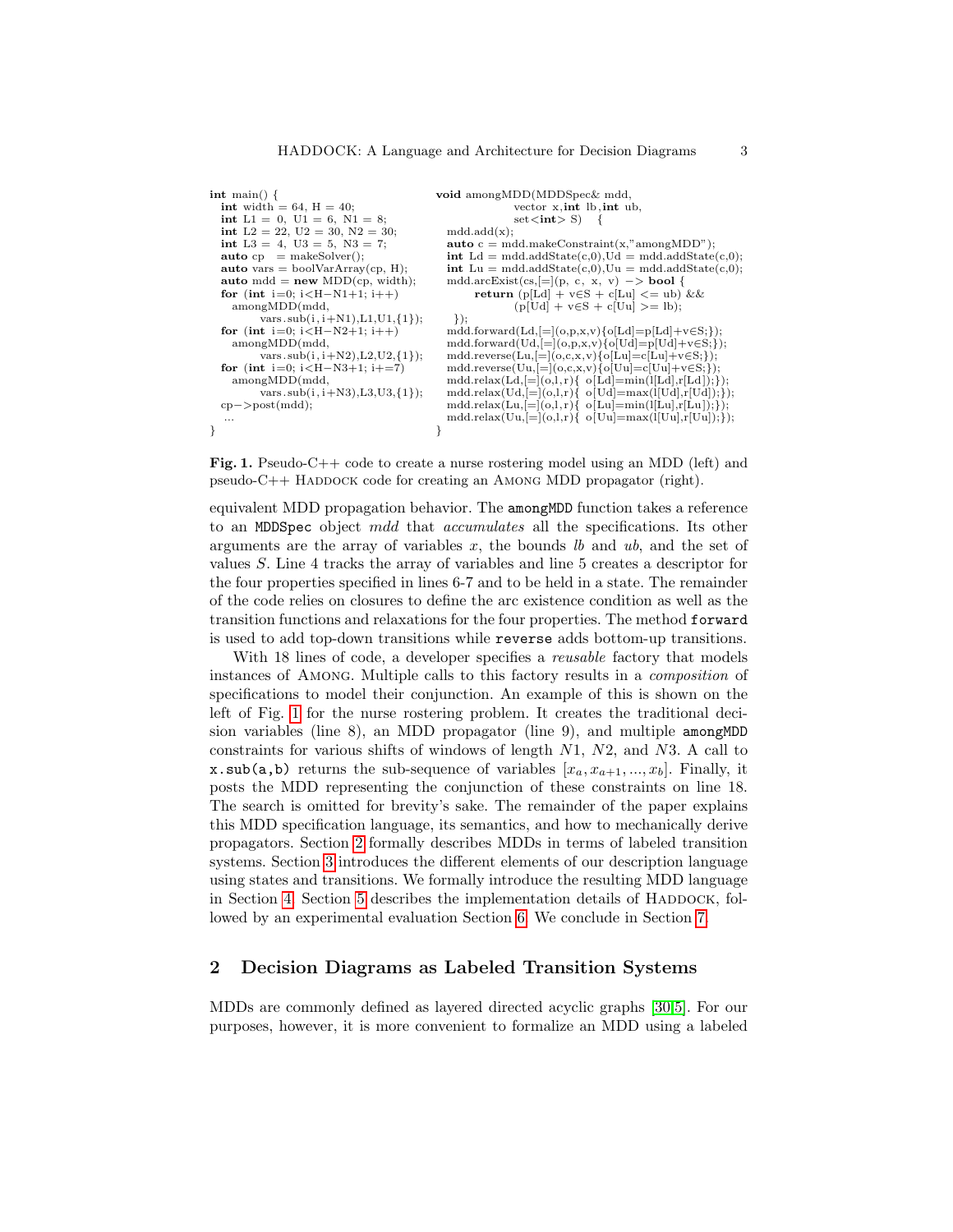transition system (LTS) as abstraction. Namely, an LTS allows us to describe the rules that govern an MDD rather than the MDD itself, and it provides a computational device to compile MDDs. Furthermore, an LTS abstraction can more clearly express the steps of generic MDD compilation, such as the computation of intermediate states, than the concrete acyclic directed graph.

We first recall the definition of labeled transition systems [\[23\]](#page-16-8):

**Definition 1.** A labeled transition system is a triplet  $\langle \mathcal{S}, \rightarrow, \Lambda \rangle$  where S is a set of states,  $\rightarrow$  is a relation of labeled transitions between states from S and  $\Lambda$ is a set of labels used to tag transitions.

A transition from state  $S_0$  to state  $S_1$  (both in S) belonging to the relation  $\rightarrow$ is denoted  $S_0 \stackrel{\ell}{\to} S_1$  with  $\ell \in \Lambda$ . A start state  $S_{\perp}$  has no predecessors according to the transition relation  $\rightarrow$  while an end state  $S_{\top}$  has no successors.

<span id="page-3-0"></span>Next we define an LTS to represent a single constraint (without loss of generality) from which we will derive our MDD definition.

**Definition 2.** Given a constraint  $c(x)$  of arity k over an ordered set of variables  $x = x_0, \ldots, x_{k-1}$  with domains  $D(x_0), \ldots, D(x_{k-1})$ , we define the associated labeled transition system as  $L(c, x) = \langle \mathcal{S}, \to, \Lambda \rangle$  in which S,  $\Lambda$  and  $\to$  are defined as follows:

- the state set S is stratified in  $k + 1$  layers  $\mathcal{L}_0$  through  $\mathcal{L}_k$  with transitions from  $\rightarrow$  connecting states between layers i and  $i+1$  exclusively;
- − the transition label set  $\Lambda$  is defined as  $\bigcup_{i \in 0..k-1} D(x_i);$
- − a transition between two states  $a \in \mathcal{L}_i$  and  $b \in \mathcal{L}_{i+1}$  carries a label  $v \in D(x_i)$ ;
- the layer  $\mathcal{L}_0$  consists of a single source state  $S_\perp$ ;
- the layer  $\mathcal{L}_k$  consists of a single sink state  $S_{\top}$ .

By interpreting states as nodes and transitions as arcs,  $L(c, x)$  represents a directed acyclic graph. In particular, a path from  $S_{\perp}$  to  $S_{\perp}$  corresponds to a complete variable assignment. While Definition [2](#page-3-0) directly links variable assignments to transitions between layers in the LTS, the constraint  $c$  is implicitly represented in the states  $S$  and the transition function. We next define MDDs as labeled transition systems with specific properties:

**Definition 3.** Given a constraint  $c(x)$  over an ordered set of variables x, a relaxed MDD with respect to  $c(x)$  is an LTS  $L(c, x)$  such that each state in S lies on at least one  $S_1$ - $S_{\overline{1}}$  path and each feasible solution to c corresponds to an  $S_{\perp}$ - $S_{\top}$  path. An exact MDD with respect to  $c(x)$  is a relaxed MDD in which additionally every path from  $S_{\perp}$  to  $S_{\perp}$  corresponds to a feasible solution to c.

In order to compile an MDD, constraints must be appropriately defined in terms of states S and the transition function  $\rightarrow$ . We must furthermore specify a suitable state relaxation function to merge non-identical states.

<span id="page-3-1"></span>Example 1. Consider the constraint  $\text{AMONG}(\{x_0, x_1, x_2, x_3\}, l = 1, u = 2, S =$  $\{1\}$ ) where each variable has domain  $\{0, 1\}$ . Similar to [\[22\]](#page-16-3), we define a state s by four properties, as a tuple  $(L^{\downarrow}(s), U^{\downarrow}(s), L^{\uparrow}(s), U^{\uparrow}(s))$ , where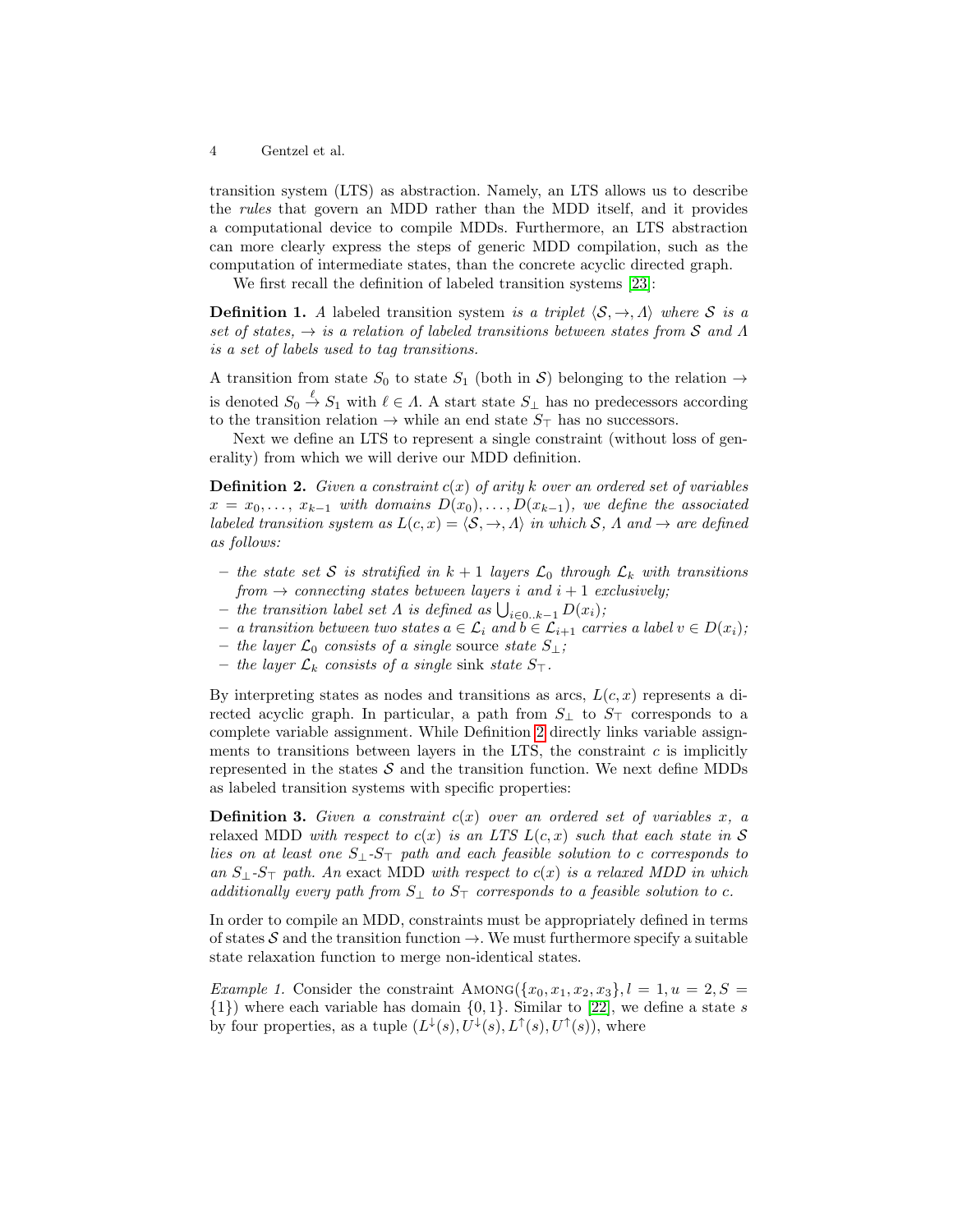$L^{\downarrow}(s)$  represents the minimum occurrence of values in S along any  $S_{\perp}$ -s path,  $U^{\downarrow}(s)$  represents the maximum occurrence of values in S along any  $S_{\perp}$ -s path,  $L^{\uparrow}(s)$  represents the minimum occurrence of values in S along any  $sS_{\perp}$  path,  $U^{\uparrow}(s)$  represents the maximum occurrence of values in S along any  $sS_{\perp}$  path.

We initialize layer  $\mathcal{L}_0$  with the state  $S_\perp = (0, 0, \infty, \infty)$  and layer  $\mathcal{L}_n$  with the state  $S_{\top} = (\infty, \infty, 0, 0).$ 

We next consider the transition relation  $s \stackrel{v}{\to} s'$  from state  $s \in \mathcal{L}_i$  via an arc labeled with  $v \in D(x_i)$  to a state  $s' \in \mathcal{L}_{i+1}$ . This transition affects the properties  $L^{\downarrow}(s)$  and  $U^{\downarrow}(s)$  as

$$
L^{\downarrow}(s') = L^{\downarrow}(s) + (v \in S)
$$
  

$$
U^{\downarrow}(s') = U^{\downarrow}(s) + (v \in S).
$$

We call such properties *forward* properties since they follow the orientation of the transition. The properties  $L^{\uparrow}(s)$  and  $U^{\uparrow}(s)$ , however, are updated reversely along the transition:

$$
L^{\uparrow}(s) = L^{\uparrow}(s') + (v \in S)
$$
  

$$
U^{\uparrow}(s) = U^{\uparrow}(s') + (v \in S).
$$

We therefore call such properties *reverse* properties. Lastly, we use the state properties to define an existence rule, i.e., transition  $s \stackrel{v}{\rightarrow} s'$  exists if

$$
(L^{\downarrow}(s) + (v \in S) + L^{\uparrow}(s') \le u) \wedge (U^{\downarrow}(s) + (v \in S) + U^{\uparrow}(s') \ge l).
$$

Fig. [2\(](#page-5-0)a) depicts an LTS that represents an exact MDD for our constraint. The values of the properties are indicated inside the nodes representing the states. One can inspect that each path from  $S_{\perp}$  to  $S_{\perp}$  corresponds to a solution to the constraint, and vice-versa. The width of the exact MDD is three.

To define a relaxed MDD, we specify a merge operator that takes two states  $a, b \in \mathcal{L}_i$  and merges them into a single state s. For AMONG, we define it as:

$$
L^{\downarrow}(s) = \min(L^{\downarrow}(a), L^{\downarrow}(b)) \qquad L^{\uparrow}(s) = \min(L^{\uparrow}(a), L^{\uparrow}(b))
$$
  

$$
U^{\downarrow}(s) = \max(U^{\downarrow}(a), U^{\downarrow}(b)) \qquad U^{\uparrow}(s) = \max(U^{\uparrow}(a), U^{\uparrow}(b)).
$$

Observe that this merging operator relaxes the state computation. It therefore may introduce non-solutions to the MDD but will never lead to the removal of solutions. Fig. [2\(](#page-5-0)b) depicts a relaxed MDD, where the width is limited to a maximum of two. Each solution to the constraint is present as a path from  $S_{\perp}$ to  $S_{\top}$ , but it also contains non-solutions, e.g.,  $(0, 0, 0, 0)$ .

The properties of a state  $s$  in the LTS represent information over the collection of paths from  $S_{\perp}$  to s (i.e., prefixes) and from s to  $S_{\perp}$  (i.e., suffixes). Note that producing a suitable LTS specification for any given constraint  $c$  will yield a different set of state properties, transition definitions, existence conditions, and merging rules. The following sections explain how to do this systematically.

# <span id="page-4-0"></span>3 States and Transition Functions

This section describes the core elements of the LTS representation in HADDOCK in terms of states and transitions.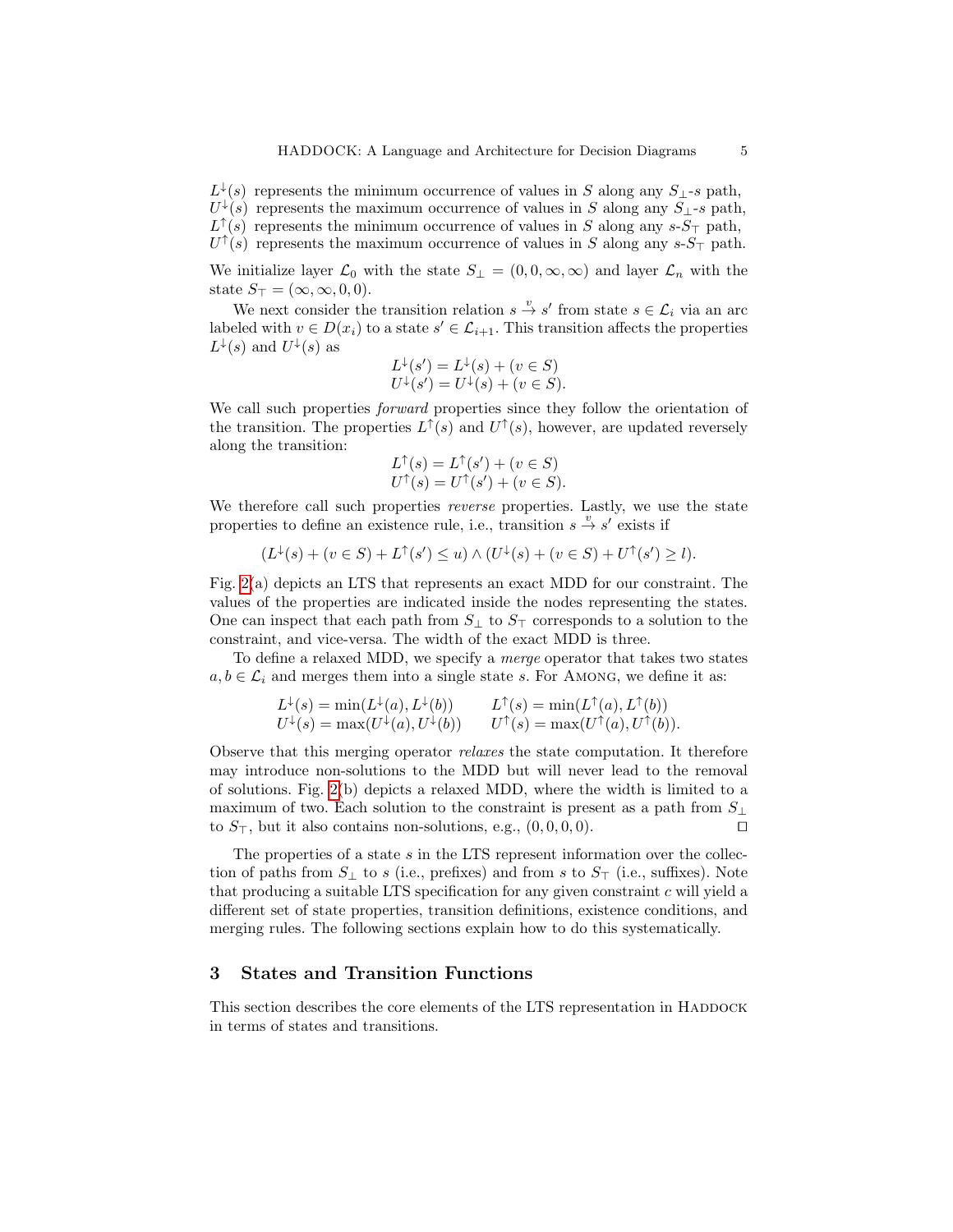

<span id="page-5-0"></span>Fig. 2. Exact (a) and relaxed (b) MDDs for the constraint AMONG  $({x_0, x_1, x_2, x_3}, l =$  $1, u = 2, S = \{1\}$ , where all variable domains are  $\{0, 1\}$ . Each state s depicts its tuple of properties  $(L^{\downarrow}(s), U^{\downarrow}(s), L^{\uparrow}(s), U^{\uparrow}(s))$  as defined in Example [1.](#page-3-1)

#### 3.1 States

For exposition purposes, we assume that states are defined by properties that are integer-valued, but we note that these can represent Booleans and even richer types such as floating points or sets.

**Definition 4.** A state is a tuple  $s = \langle P_{i_0}, P_{i_1}, \ldots, P_{i_{n-1}} \rangle$  with n properties denoted  $P_{i_k}$  where each  $P_{i_k} \in \mathbb{Z}$ .

It is important to realize that our LTS, and resulting MDD, can carry properties for multiple constraints. The identifiers (names) created for a constraint  $c$ are collected in a set  $\mathcal{P}(c) = \{i_0, \ldots, i_{n-1}\}.$  These identifiers are unique across constraints, i.e., two constraints are guaranteed to use different property names.

## 3.2 Forward and Reverse Transition Rules

As shown in Example [1,](#page-3-1) a transition  $s \stackrel{\ell}{\rightarrow} s'$  can be processed following the orientation of the transition (forward), or reversely. A state property may be subject to transition rules that are forward, reverse, or both. We therefore define the set of property indices  $\Delta^{\downarrow} \subseteq \{0, \ldots, n-1\}$  and  $\Delta^{\uparrow} \subseteq \{0, \ldots, n-1\}$  to indicate the properties that will be processed by the forward and reverse transition rules, respectively. We start by defining how individual properties are updated by a transition, by means of forward and reverse property transition rules:

**Definition 5.** A forward property transition rule for property  $P_i$  is a function  $T_i^{\downarrow} : S \times \mathbb{Z} \times \mathcal{D} \to \mathbb{Z}$ . It takes as input a source state  $s \in \mathcal{L}_j$ , the layer index j (i.e., variable  $x_j$ ), and a domain value  $v \in D(x_j)$  to produce a value for property  $P_i$  in the destination state  $s' \in \mathcal{L}_{j+1}$ .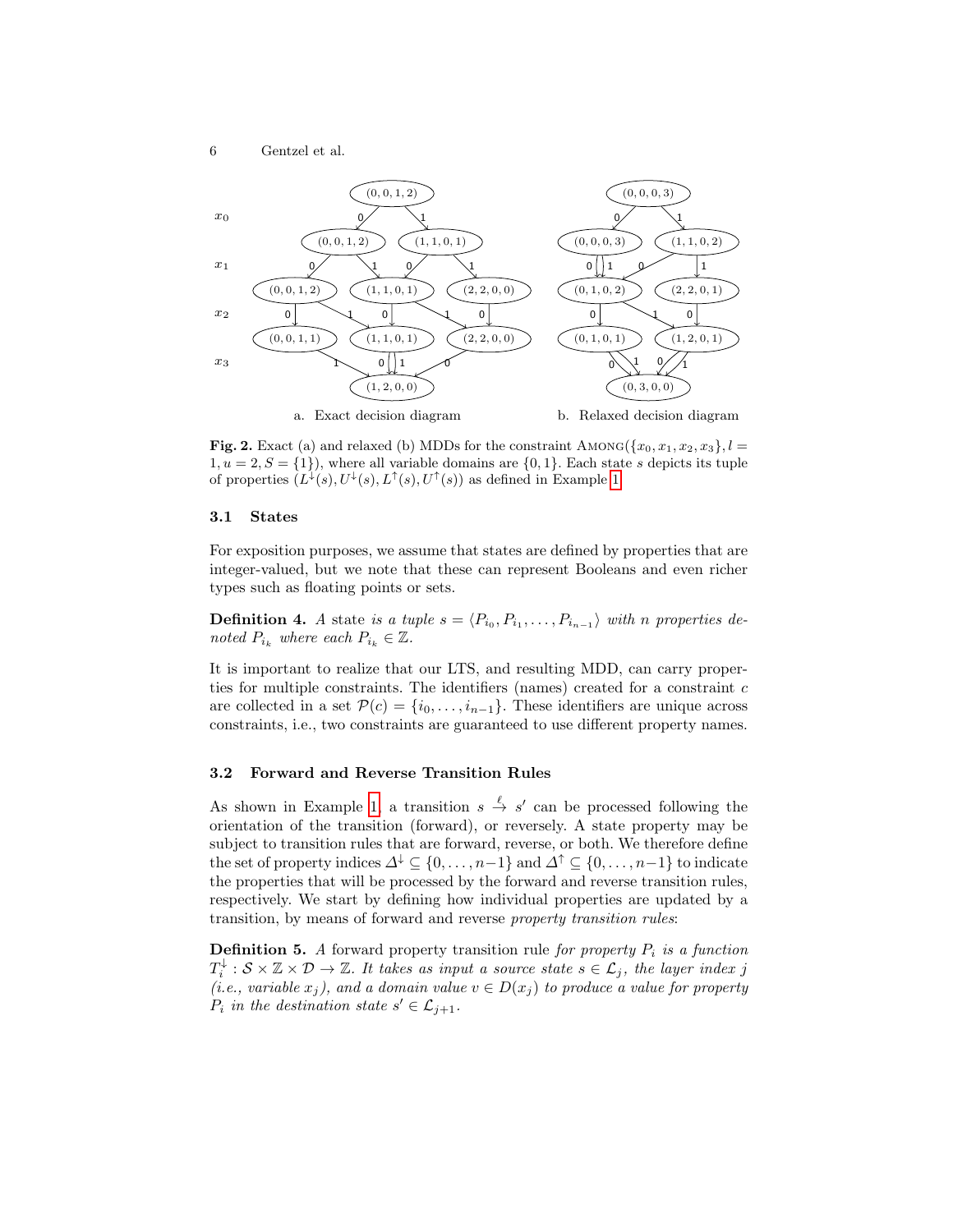**Definition 6.** A reverse property transition rule for property  $P_i$  is a function  $T_i^{\uparrow} : \mathcal{S} \times \mathbb{Z} \times \mathcal{D} \to \mathbb{Z}$ . It takes as input a state  $s \in \mathcal{L}_{j+1}$ , the layer index j (i.e., variable  $x_j$ ), and a domain value  $v \in D(x_j)$  to produce a value for property  $P_i$ in the destination state  $s' \in \mathcal{L}_j$ .

We next use the individual property transition rules to define forward and reverse state transition rules:

**Definition 7.** A forward state transition rule is a function  $T^{\downarrow}$  :  $S \times S \times \mathbb{Z} \times$  $\mathcal{D} \to \mathcal{S}$ . Given a source state  $s = \langle P_0, \ldots, P_{n-1} \rangle \in \mathcal{L}_j$ , a destination state  $d = \langle Q_0, \ldots, Q_{n-1} \rangle \in \mathcal{L}_{j+1}$ , the layer index j (i.e., variable  $x_j$ ), a domain value  $v \in D(x_j)$  and the set of forward property indices  $\Delta^{\downarrow}$ , it computes the forward property transitions of the successor state s' in  $\mathcal{L}_j$ . The function is defined as follows:

$$
\forall i \in \{0,\ldots,n-1\} \hspace*{0.2cm} : \hspace*{0.2cm} Q_i' = \left\{ \begin{aligned} T_i^{\downarrow}(s,j,v) \hspace*{0.2cm} & \text{if} \hspace*{0.2cm} i \in \varDelta^{\downarrow} \\ Q_i & \text{if} \hspace*{0.2cm} i \notin \varDelta^{\downarrow} \end{aligned} \right.
$$

and, finally

$$
T^{\downarrow}(s,d,j,v) = \langle Q'_0, \ldots, Q'_{n-1} \rangle.
$$

**Definition 8.** A reverse state transition rule is a function  $T^{\uparrow}$  :  $S \times S \times \mathbb{Z} \times$  $\mathcal{D} \to \mathcal{S}$ . Given a source state  $s = \langle P_0, \ldots, P_{n-1} \rangle \in \mathcal{L}_{j+1}$ , a destination state  $d = \langle Q_0, \ldots, Q_{n-1} \rangle \in \mathcal{L}_j$ , the layer index j (i.e., variable  $x_j$ ), a domain value  $v \in D(x_j)$  and the set of reverse property indices  $\Delta^{\uparrow}$ , it computes the reverse property transitions of the successor state s' in  $\mathcal{L}_j$ . The function is defined as follows:

$$
\forall i \in \{0, \dots, n-1\} \; : \; Q_i' = \begin{cases} T_i^{\uparrow}(s, j, v) & \text{if} \; i \in \Delta^{\uparrow} \\ Q_i & \text{if} \; i \notin \Delta^{\uparrow} \end{cases}
$$

and, finally

$$
T^{\uparrow}(s, d, j, v) = \langle Q'_0, \dots, Q'_{n-1} \rangle.
$$

In the definitions of the state transition rules, the destination state  $d$  and the source state s provide values for properties not listed in  $\Delta^{\downarrow}$  and  $\Delta^{\uparrow}$ , respectively.

### 3.3 Relaxation Functions

By design, a state  $s$  is generally subject to multiple forward and reverse state transitions. These are aggregated, or merged, via pointwise property relaxation functions. Relaxation functions are also applied to merge non-identical states when a layer exceeds the given maximum MDD width.

**Definition 9.** A property relaxation function for property  $P_i$  takes the form  $R_i$ :  $S \times S \to \mathbb{Z}$ . It takes as input states  $s^{\ell} = \langle P_0^{\ell}, \ldots, P_{n-1}^{\ell} \rangle$  and  $s^r = \langle P_0^r, \ldots, P_{n-1}^r \rangle$ and returns  $P'_i = R_i(s^{\ell}, s^r)$  as the merged property.

The individual property relaxations are used to define *state relaxation functions*:

**Definition 10.** A state relaxation function takes the form  $R : S \times S \rightarrow S$ . Given states  $s^{\ell}$  and  $s^{r}$  it computes  $\langle R_{0}(s^{\ell}, s^{r}), \ldots, R_{n-1}(s^{\ell}, s^{r}) \rangle$ .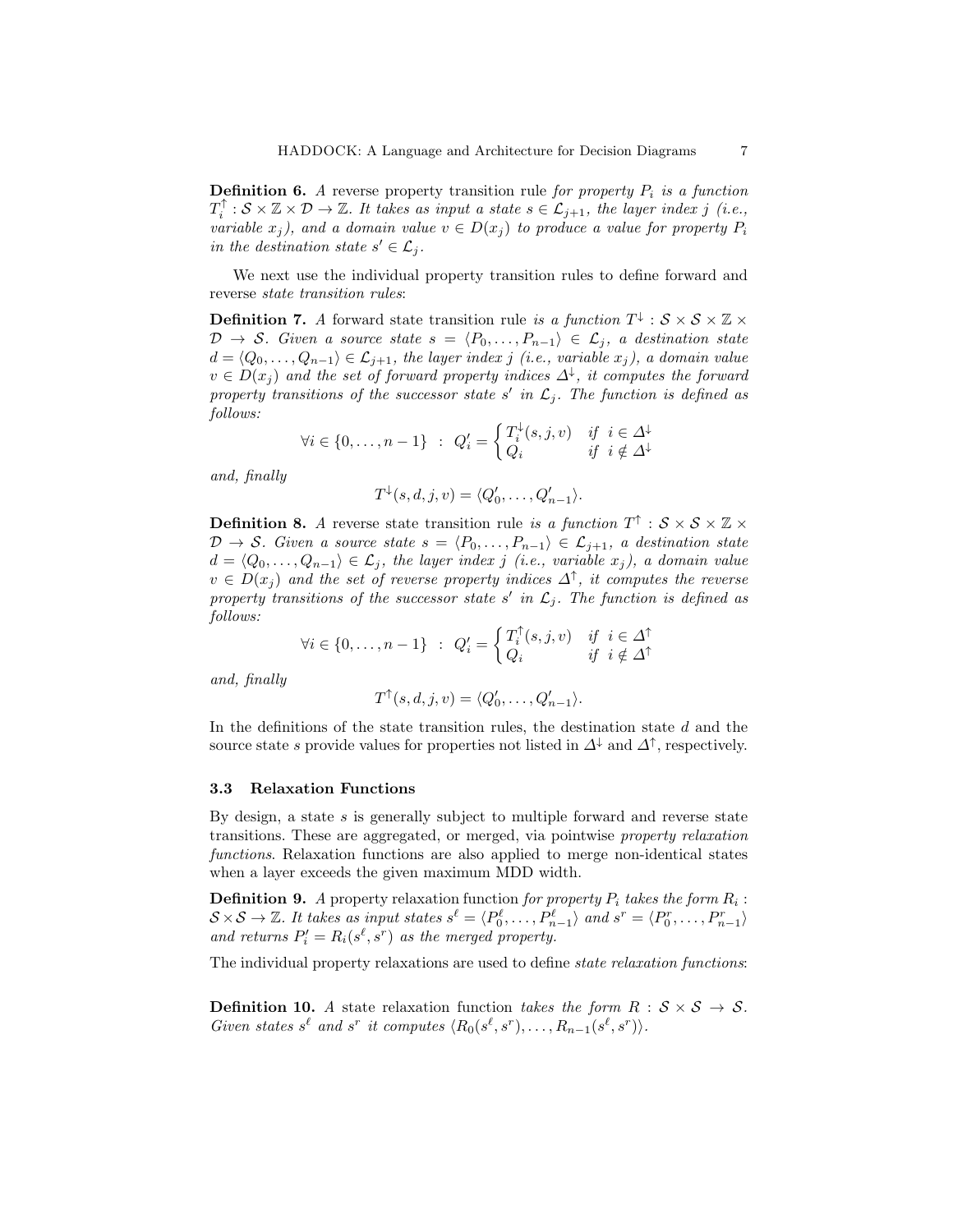## 3.4 Transition Existence Functions

A critical component of MDD propagation is arc filtering, i.e., the removal of arcs that do not belong to any path corresponding to a solution to the constraint. Arc filtering is performed by applying transition existence functions, which rely on the source and destination states, as well as the transition label:

**Definition 11.** A transition existence function takes the form  $E_t : \mathcal{S} \times \mathcal{S} \times \mathbb{Z} \times$  $\mathcal{D} \to \mathbb{B}$ . Given a parent state p, a child state c, a layer j for state c, and a transition label v, the function returns the existence of path  $S_{\perp} \rightarrow p \stackrel{v}{\rightarrow} c \rightarrow S_{\perp}$ whose labels correspond to a solution to the constraint.

## 3.5 State Functions

State transitions are defined pointwise in terms of forward and reverse property transitions. This does not provide for state-wide reasoning involving multiple state properties. In some cases, for example the MDD propagation for Sequence constraints [\[4\]](#page-15-13), it is desirable to process multiple state properties simultaneously. State update functions provide this capability:

**Definition 12.** A state update function takes the form  $U : \mathcal{S} \to \mathcal{S}$ . It is a state transformation function that updates property  $P_i$  based on properties  $P_0, \ldots, P_{i-1}, P_{i+1}, \ldots, P_{n-1}$  for  $i = 0, \ldots, n-1$ .

Analogous to transition existence functions, we also define *state existence func*tions:

**Definition 13.** A state existence function takes the form  $E_s : \mathcal{S} \to \mathbb{B}$ . Given a state p the function returns the existence of paths  $S_{\perp} \rightarrow p$  and  $p \rightarrow S_{\perp}$  whose labels correspond to a solution to the constraint.

Example 2. Continuing Example [1,](#page-3-1) we recognize that the state properties, the forward and reverse transition functions, the relaxation functions, and the transition existence function all follow the specifications in this section. As an example of a state existence function for Among, we could define for a state s:

$$
E_s(s) = (L^{\downarrow}(s) + L^{\uparrow}(s) \le u) \wedge (U^{\downarrow}(s) + U^{\uparrow}(s) \ge l).
$$

 $\Box$ 

# <span id="page-7-0"></span>4 MDD Language

It is, perhaps, valuable to cast an LTS as a virtual machine formalism in which to capture the computational aspects of an MDD. An LTS faithfully models state derivation via tentative variable assignments as well as state relaxations with transitions. Yet, it remains a computational artifact that is delicate to describe and harder to maintain. This section introduces an MDD language to express the set of source-to-sink paths forming the MDD that an LTS computes. To a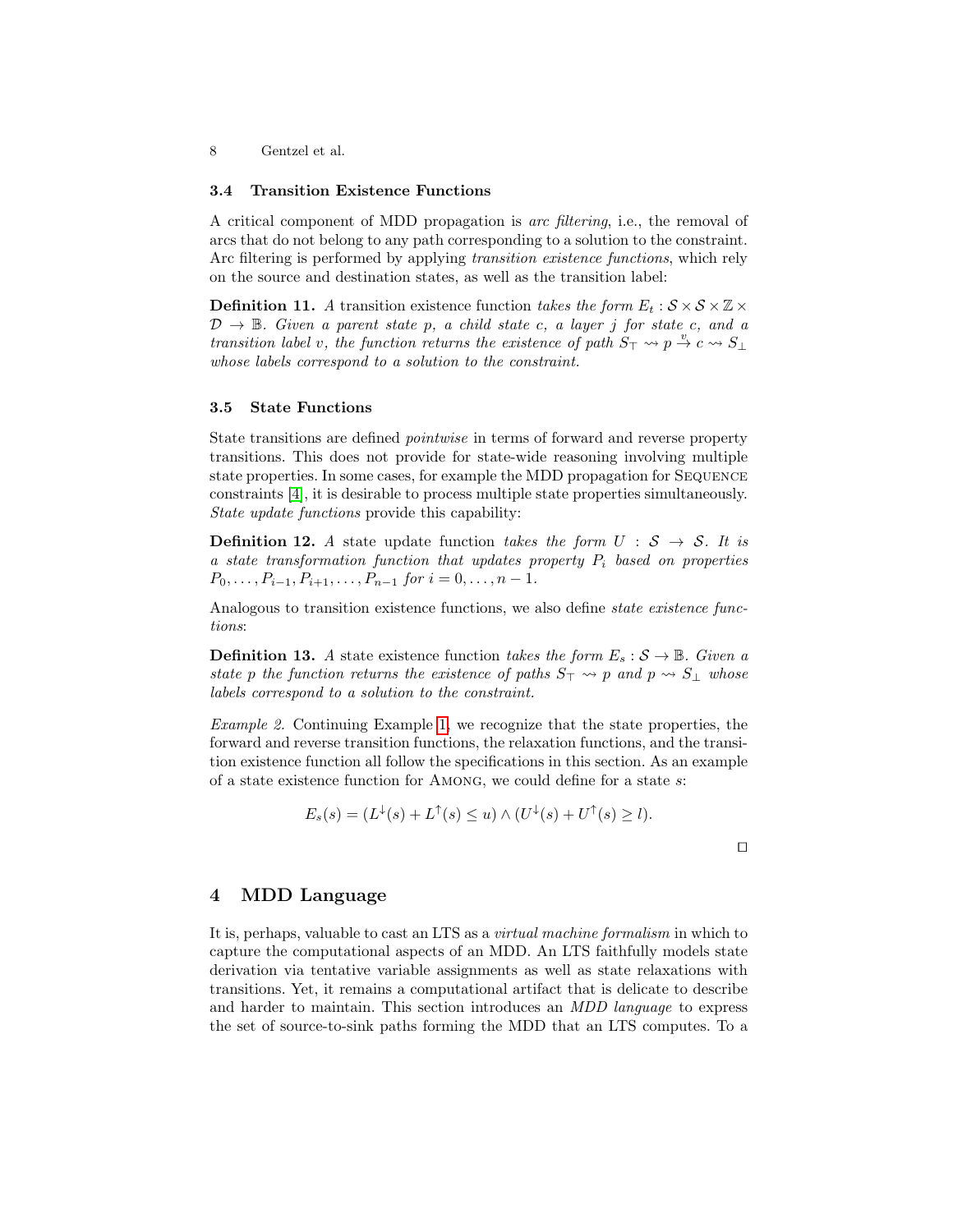large extent, MDD languages are to LTS what regular expressions are to DFAs. Namely, an MDD language enables a developer to elevate the discourse and capture the language to be recognized in a fairly compact and declarative fashion. It leaves to a "compiler" the delicate task of producing the state machine. Figure [1](#page-2-0) provides an illustration of an MDD language given in pseudo-C++. The purpose of this section is to describe the language more precisely.

**Definition 14.** Given a constraint  $c(x_0, \ldots, x_{k-1})$  over an ordered set of variables  $X = \{x_0, \ldots, x_{k-1}\}\$  with domains  $D(x_0), \ldots, D(x_{k-1})\$  the MDD language for c is a tuple  $\mathcal{M}_c = \langle X, \mathcal{P}, S_\perp, S_\top, T^\downarrow, T^\uparrow, U, E_t, E_s, R \rangle$  where  $\mathcal P$  is the set of properties used to model states,  $S_{\perp}$  is the source state,  $S_{\top}$  is the sink state,  $T^{\downarrow}$ is the forward state transition rule,  $T^{\uparrow}$  is the reverse state transition rule, U is the state update function,  $E_t$  is the transition existence function, and  $E_s$  is the state existence function.

We note that with the exception of X, all elements in the tuple  $\mathcal{M}_c$  depend on the constraint c.

An MDD language is an abstraction to describe the states and rules that define a labeled transition system  $\langle S, \rightarrow, \Lambda \rangle$  for a given constraint. The LTS can be interpreted as a computational device that recognizes acceptable paths forming the MDD for the constraint. This is formalized in the following theorem.

<span id="page-8-0"></span>**Theorem 1.** Let  $c(x_0, \ldots, x_{k-1})$  be a constraint over an ordered set of variables  $X = \{x_0, \ldots, x_{k-1}\}\$  with domains  $D(x_0), \ldots, D(x_{k-1})\$ . An MDD language  $\mathcal{M}_c$ is sufficient to define an exact or relaxed MDD for c.

*Proof.* The LTS defines states by the properties in  $P$ , and relies on  $S_{\perp}$  and  $S_{\perp}$ for initialization. It produces new states by using the forward and reverse state transition rules  $T^{\downarrow}, T^{\uparrow}$ , the state update rule U, and the values in  $D(x_j)$  for layer j. The existence of each transition and state is given by  $E_t$  and  $E_s$ .

We use the LTS to compute an MDD by organizing the transitions into  $k+1$ layers where  $S_{\perp}$  initializes layer 0,  $S_{\perp}$  initializes layer k, and the transition values for layer j correspond to the domain values of  $x_j$ . All transitions out of states in layer  $k-1$  are directed to  $S_{\perp}$  via the relaxation operator R. This process may create paths not connected to  $S_{\perp}$  or  $S_{\perp}$ ; we remove such paths from the LTS.

If no maximum width per layer is imposed, the process will create an exact MDD, which follows from the definition of the properties, state transition rules, state update rules, and transition and state existence functions, i.e., each path from  $S_{\perp}$  to  $S_{\perp}$  corresponds to a solution to c.

In presence of a maximum width per layer, we can arbitrarily merge nodes using the relaxation operator  $R$ , which by definition computes a relaxation of the merged states. Hence this process produces a relaxed MDD.  $\Box$ 

Since we use MDDs to represent and propagate multiple constraints simultaneously, we need a formalism that supports this functionality. Indeed, MDD languages can be combined by defining an appropriate conjunction operator, and the result is again an MDD language, as shown in the following theorem: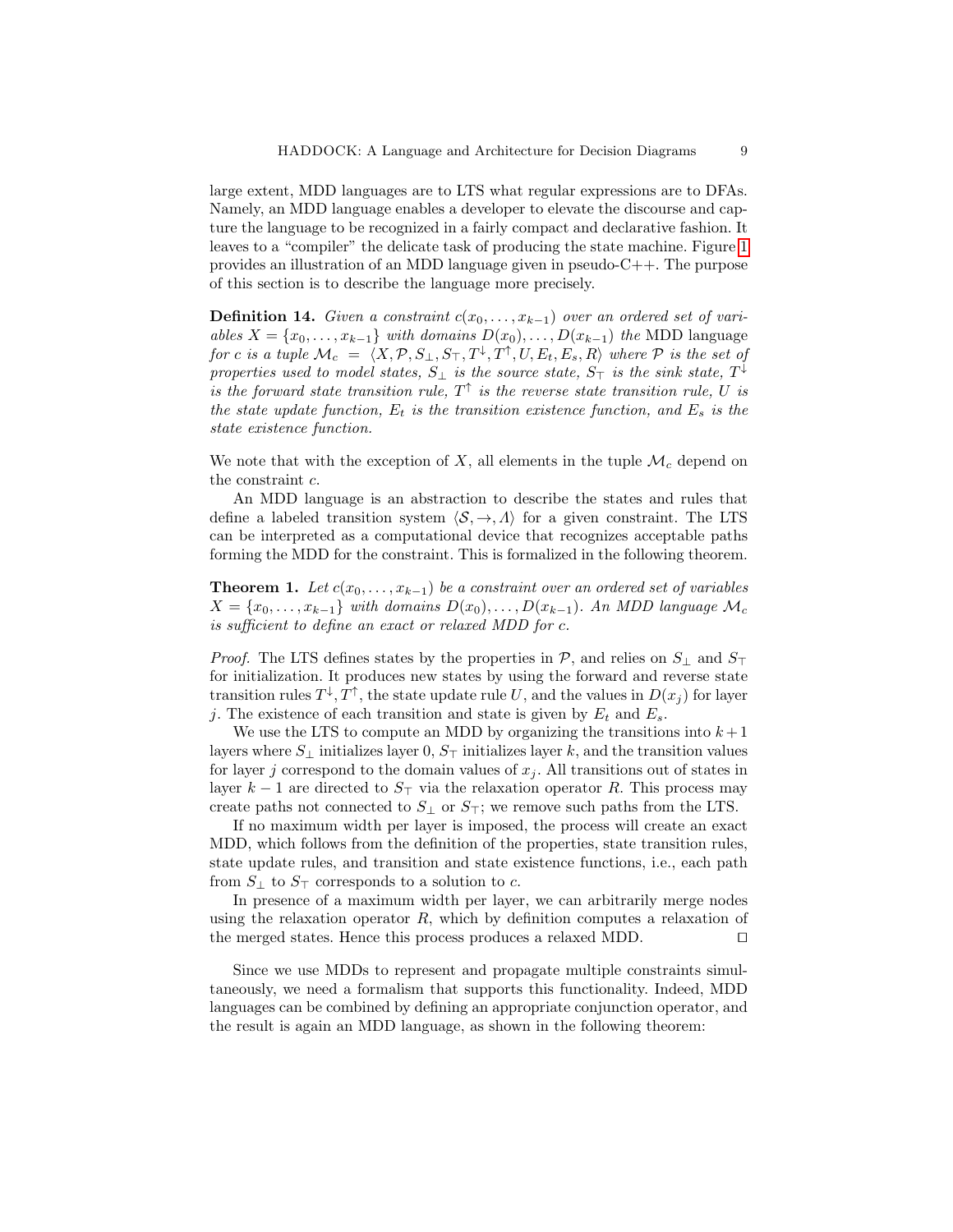**Theorem 2.** Let  $\mathcal{M}_1$  and  $\mathcal{M}_2$  be MDD languages. There exists a conjunction operator ∧ for MDD languages such that  $\mathcal{M}_1 \wedge \mathcal{M}_2$  is also an MDD language, and represents the set of paths that are common to  $\mathcal{M}_1$  and  $\mathcal{M}_2$ .

The proof relies on the definition of the conjunction operator, which is detailed in Appendix<sup>[5](#page-9-1)</sup>. It essentially concatenates the tuples that define  $\mathcal{M}_1$  and  $\mathcal{M}_2$ . For example, if  $\mathcal{M}_1$  and  $\mathcal{M}_2$  are defined on overlapping sets of variables  $X_1$ and  $X_2$ , the conjunction is defined on  $X_1 \cup X_2$  (e.g., ordered first by  $X_1$  and then by  $X_2$ ). The conjunction operator forms the basis of the implementation in HADDOCK for composing multiple constraints into an MDD.

Observe that Theorem [1](#page-8-0) leaves open many design choices for an actual implementation of the LTS and associated MDD. Section [5](#page-9-0) explains how, operationally, HADDOCK uses MDD languages to produce the actual LTS and MDD.

## <span id="page-9-0"></span>5 Implementation

The purpose of an MDD specification is to mechanize the construction and the propagation of an actual MDD. Sub-section [5.1](#page-9-2) first considers the creation (posting) of an MDD. Sub-section [5.2](#page-11-0) explores the actual propagation of events occurring through the course of a CP-style search.

#### <span id="page-9-2"></span>5.1 Posting

HADDOCK embraces an incremental refinement scheme to construct an MDD [\[17\]](#page-15-10). It starts by creating a width-one MDD connecting  $S_{\perp}$  to  $S_{\perp}$  which is then refined via node splitting until each layer  $\mathcal{L}_i$  for  $i \in 1..k-1$  reaches at most its target width  $w$  and the MDD settles into an MDD propagation fixpoint.

*Initialization* Given an MDD language  $\langle X, \mathcal{P}, S_{\perp}, S_{\top}, T^{\downarrow}, T^{\uparrow}, U, E_t, E_s, R \rangle$ , the source state  $S_{\perp}$  and sink state  $S_{\perp}$  have their properties initialized to values suitable for an empty prefix and suffix, respectively, for the constraint  $c$  the MDD models. Specifically, each property in  $P_i \in \mathcal{P}$  subject to a forward property transition rule  $T_i^{\downarrow}$  should be initialized in  $S_{\perp}$  while each property  $P_i$  subject to a reverse property transition rule  $T_i^{\uparrow}$  should be initialized in  $S_{\top}$ .

*Example 3.* Recall that for AMONG,  $\mathcal{P} = \{L^{\downarrow}, U^{\downarrow}, L^{\uparrow}, U^{\uparrow}\},$  and, therefore, let  $S_{\perp} = [L^{\downarrow} \mapsto 0, U^{\downarrow} \mapsto 0]$  and  $S_{\perp} = [L^{\uparrow} \mapsto 0, U^{\uparrow} \mapsto 0]$ . Namely, the forward properties are initialized to 0 in the source state and the reverse properties are initialized to 0 in the sink state.  $\Box$ 

Construction The construction of an MDD proceeds in phases. First, a two pass (forward and reverse) process creates a width one MDD. The second phase widens the MDD up to width w through node splitting.

<span id="page-9-1"></span><sup>5</sup> Curious readers can find it in the online supplement.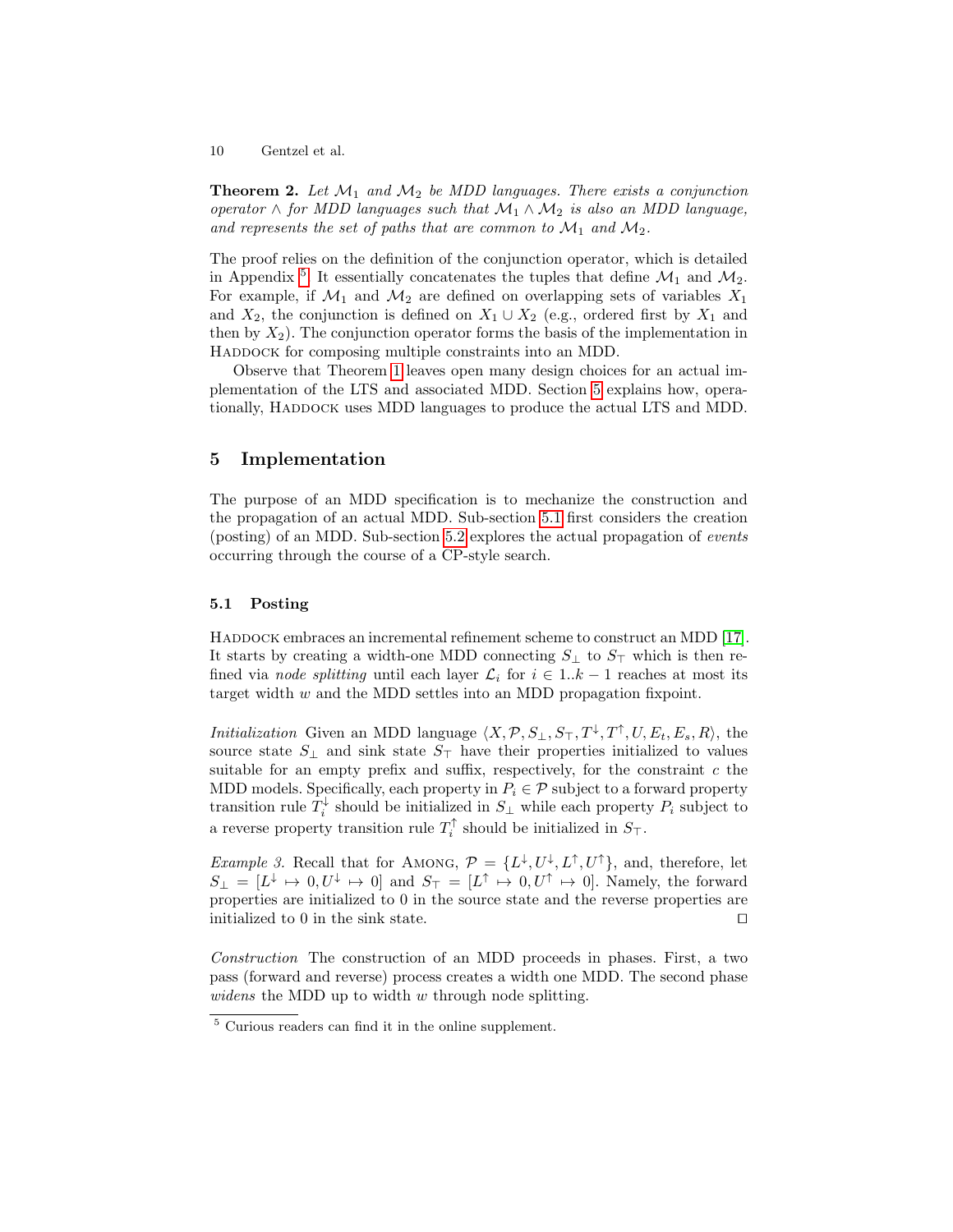**First phase** The forward pass loops through layers  $1..k - 1$  to generate states. Assume that the algorithm operates on layer  $\mathcal{L}_j$ , i.e., all layers  $\mathcal{L}_0 \cdots \mathcal{L}_{j-1}$  are already constructed (each layer is a singleton in this phase). It picks the one state  $s \in \mathcal{L}_{j-1}$ , and, for each value  $v \in D(x_{j-1})$ , it computes the successor state s' according to  $s \stackrel{v}{\rightarrow} s'$ , i.e., it evaluates

$$
s_v = T^{\downarrow}(s, S_{\top}, j, v).
$$

Note how it relies on  $S_{\perp}$  as an initial approximation for the reverse-defined properties. Finally, it uses the state update function  $U$ , the relaxation function R and the domain of  $D(x_{i-1}) = \{v_0, v_1, v_2, \ldots, v_\ell\}$  to deliver

$$
s' = U(R(\cdots R(R(s_{v_0}, s_{v_1}), s_{v_2})\cdots, s_{v_\ell}))
$$

and define  $\mathcal{L}_j = \{s'\}.$  The reverse pass iterates backward through the layers. At iteration j, it uses the singleton state  $s' \in \mathcal{L}_j$ , its one child  $c \in \mathcal{L}_{j+1}$ , and a value  $v \in D(x_j)$  to compute  $s_v = T^{\uparrow}(c, s', j, v)$ . The computation integrates the down state s' obtained from the forward pass. Once again, an application of the relaxation yields the now final value for  $s'$  via

$$
s' = U(R(\cdots R(R(s_{v_0}, s_{v_1}), s_{v_2}) \cdots, s_{v_{\ell}}))
$$
 with  $\mathcal{L}_j = \{s'\}.$ 

Second phase The purpose is to widen each layer of the MDD to its final width. The *splitting* algorithm is applied to relaxed nodes in a layer  $\mathcal{L}_i$  for which  $|\mathcal{L}_j| < w$ . Let s be such a state and let  $\delta^-(s)$  denote the set of its parent states in layer  $\mathcal{L}_{j-1}$  and  $\delta^+(s)$  denote the set of its child states in layer  $\mathcal{L}_{j+1}$ . One can compute, for each existing transition  $p \stackrel{v}{\to} s$  with  $p \in \delta^-(s)$ , the true state one would reach from  $p$  according to value  $v$ , i.e.,

$$
s_p = T^{\downarrow}(p, s, j - 1, v) \; : \; \forall p \in \delta^-(s) \; \text{ and } v \text{ on } p \stackrel{v}{\to} s.
$$

Several parents p might yield the same  $s_p$ , which conveys that multiple transitions lead to the same refined state. One can compute

$$
refine(s) = \{ s_p \mid \forall p \in \delta^-(s) \text{ and } v \text{ on } p \stackrel{v}{\to} s \}
$$

as the set of refined states meant to replace s and endow each  $s' \in refine(s)$  with a transition from its parents and the same child states as s, i.e,  $\delta^+(s)$ . Some transitions to states in  $\delta^+(s)$  may be invalid according to  $E_t$  and are not added. Any element of  $refine(s)$  that ends up childless as a result must be deleted. Such deletion can trickle back up through multiple layers and bring their width below the desired value. In such a situation one may wish to reboot the splitting to an earlier layer rather than continuing on the current one. Pragmatically, it may be useful to bound how far one can "reboot", which we investigate in Section [6.](#page-12-0)

It is desirable to order  $refine(s)$  as its cardinality, together with that of  $\mathcal{L}_i\backslash\{s\}$ may exceed w in which case not all states in  $refine(s)$  can be adopted "as is" and some merging is required. Namely, given a state ordering relation  $\preccurlyeq$  between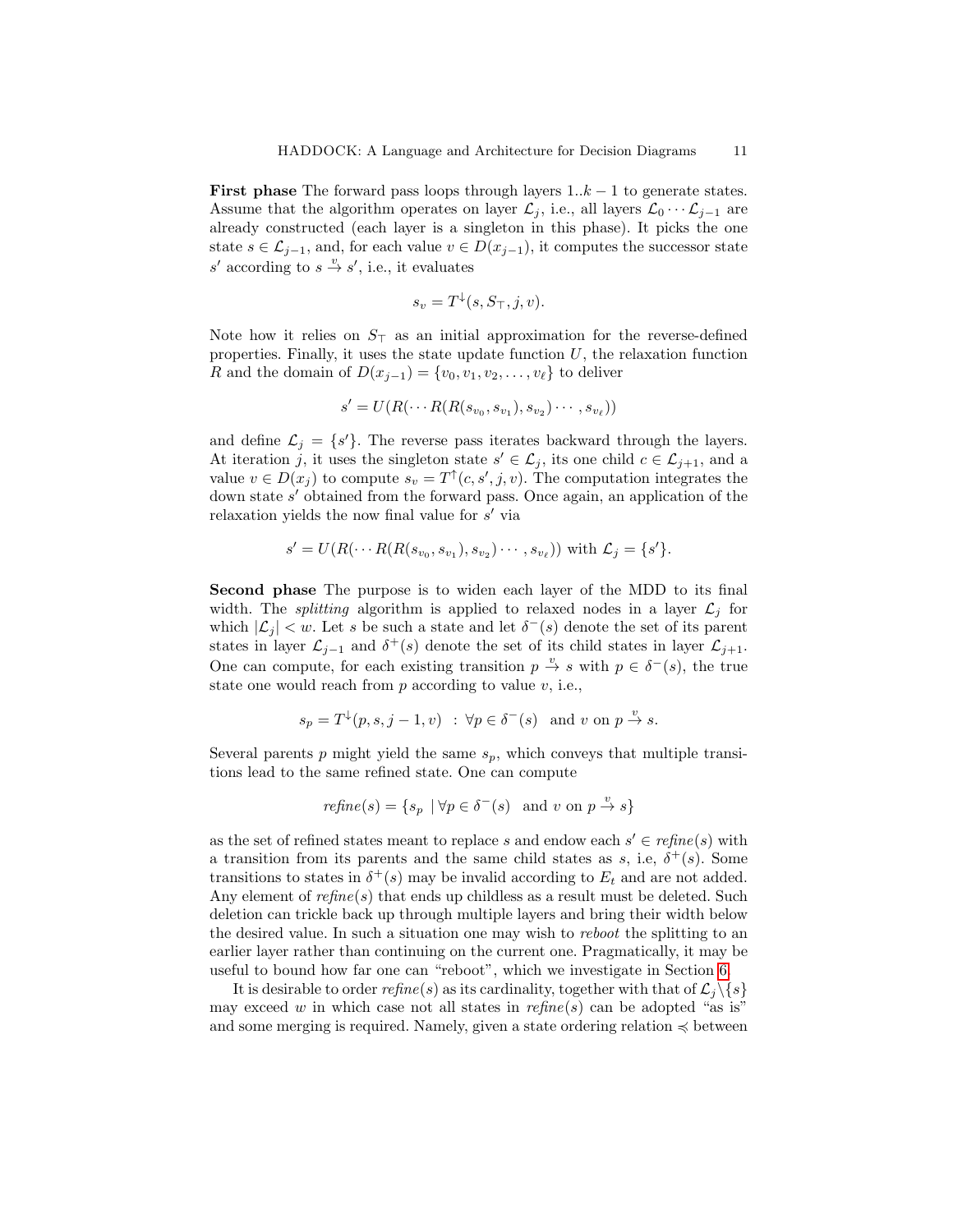states, the ordering of  $refine(s)$  is  $s'_0 \preccurlyeq s'_1 \preccurlyeq \ldots \preccurlyeq s'_{m-1}$  ( $|refine(s)| = m$ ). This ordering can induce up to  $\ell$  equivalence classes of states deemed similar enough to warrant the use of a single state to represent each class. Naturally,  $\ell = w - |\mathcal{L}_j| + 1$ , i.e.,  $\ell$  is an upper bound on the number of classes based on the number of unused slots in layer j. The new layer  $\mathcal{L}_j$  becomes

$$
\mathcal{L}'_j = \mathcal{L}_j \setminus \{s\} \cup \left(\bigcup_{C_k \in \{C_0, ..., C_{l-1}\}} U(R(C_k))\right)
$$

with  $C_0 \cdots C_{l-1}$  as the  $l \leq \ell$  classes formed from  $s'_0 \preccurlyeq \ldots \preccurlyeq s'_{m-1}$ . Layer j's width satisfies  $|\mathcal{L}'_j| \leq w$ . Changes to the topology of the MDD (state addition, deletion and transitions) are events that require a fixpoint propagation to update the values of properties held in the affected states, which is discussed next.

## <span id="page-11-0"></span>5.2 Propagation

MDD Events Propagation occurs in response to *events* affecting the MDD or its connection to finite domain variables. Solver events like  $del(v, x<sub>i</sub>)$  reporting the loss of a value v, i.e.,  $v \notin D(x_j)$  for a variable  $x_j$  appearing in the MDD induce MDD events to convey the deletion of all transitions between layers j and  $j + 1$ labeled by v. MDD events are handled within the MDD and are detailed below:

 $del(s)$ : loss of state s in a layer  $add(s)$ : addition of state s in a layer  $del(p \, \stackrel{\cdot v}{\rightarrow} c)$ : loss of a transition from p to c  $add(p \stackrel{v}{\rightarrow} c)$ : addition of a transition from p to c  $state(i, s)$ : properties  $i \subseteq \mathcal{P}(c)$  appearing in state s have changed

The first four events change the topology of the MDD and affect one or more states. The loss of  $p \stackrel{v}{\rightarrow} c$  means that the properties of p and c may now be outdated and should be refreshed as that transition might have contributed to a relaxation. For any event e, let affected  $\ell(e)$  and affected  $\ell(e)$  be the set of states below and above the state, respectively, or the transition in e and affected by it.

Overall propagation Any state s of an MDD depends on its parent states  $\delta^-(s)$ and its child states  $\delta^+(s)$ . The layered and acyclic structure of the MDD graph provides a natural strategy for updating states when changes occur. Since the MDD is Berge acyclic [\[3\]](#page-15-19), processing the updates through forward and reverse passes that consider changes in reverse topological order and topological order, respectively, is sensible. Passes can be repeated until a fixpoint is reached.

To this end, one needs an event list E and two priority queues  $Q^{\downarrow}$  and  $Q^{\uparrow}$  to hold onto states. The priority is simply the layer index of the state. Processing an event  $e \in E$  schedules affected<sup> $\downarrow$ </sup>(e) in  $Q^{\downarrow}$  and affected<sup> $\uparrow$ </sup>(e) in  $Q^{\uparrow}$  accordingly. Eventually, one processes the states in  $Q^{\uparrow}$  in reverse priority order, followed by

<span id="page-11-1"></span> $^6$  We take some liberty with notation and refer to the relaxation  $R$  over a set of states.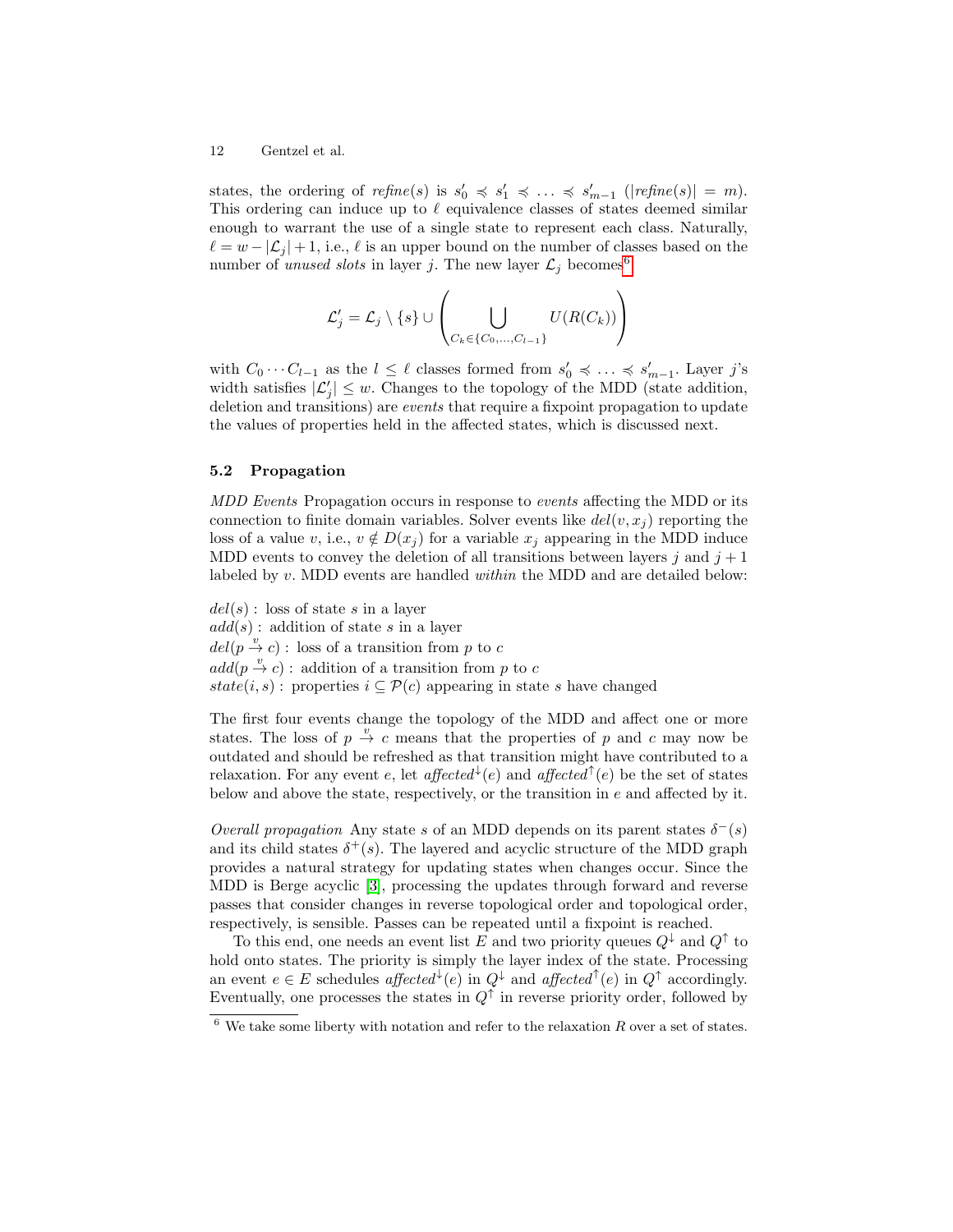the states in  $Q^{\downarrow}$  in priority order. This propagation may delete transitions as well as states, which induces additional rounds of splitting (as described in the previous sub-section). Pragmatically, it may be desirable to bound the number of passes in which splitting occurs to curtail the computational efforts.

Event Propagation A comprehensive treatment of events is not possible within page limitations. Consider as an example the propagation rule for the event  $e = state(i, s)$  concerning a change to the properties in i for state s in layer  $\mathcal{L}_i$ . Processing e means scheduling  $\delta^-(s)$  in  $Q^{\uparrow}$  and  $\delta^+(s)$  in  $Q^{\downarrow}$ . When a child c of s is pulled from  $Q^{\downarrow}$  (the case with  $Q^{\uparrow}$  is similar), state c must be updated since s has changed and the relation  $s \stackrel{v}{\rightarrow} c$  connects them. This can be done with

$$
c_p = T^{\downarrow}(p, c, j, v_p) \ \forall p \in \delta^-(c), \text{with } p \stackrel{v_p}{\to} c
$$

and computing the relaxation of states  $c_p$  for all parents p to yield

$$
c' = U(R(\lbrace c_p | p \in \delta^-(c), \text{with } p \stackrel{v_p}{\to} c \rbrace)).
$$

If  $E_s(c')$  does not hold, c' itself is no longer sound and is deleted. If  $E_s(c')$  holds and  $c' \neq c$ , c is changing. Therefore, every transition  $c \stackrel{v}{\rightarrow} d$  must be tested with  $E_t$  and invalid transitions removed. Such removal should trigger the scheduling of affected nodes. Since c is now changed to c', an event  $state(\psi, c')$  should be processed ( $\psi$  refers to the subset of properties whose value differ in c and  $c'$ ).

# <span id="page-12-0"></span>6 Empirical Evaluation

HADDOCK is part of MiniC++, a C++ implementation of the MiniCP specification [\[26\]](#page-16-7). All benchmarks were executed on a Macbook Pro with an i7-5557U processor and 16GB. While a generic implementation is unlikely to match dedicated implementations, HADDOCK let developers produce MDD-based propagators for global constraints with minimal effort. We demonstrate below 1) how HADDOCK compares to an existing MDD implementation, 2) its new modeling capabilities, and 3) the performance impact of the reboot depth parameter.

Experiment 1: Comparison to State-of-the-Art. First, we compare HADDOCK to the 'Dedicated' Among MDD propagator developed in [\[22,](#page-16-3)[21\]](#page-16-9) and a classic finite-domain model (written in MiniCP) that uses a cumulative-sums encoding for Sequence constraints as a reasonable baseline for domain propagation. We evaluate these methods on the nurse rostering benchmark problems from [\[22\]](#page-16-3). Those problems ask to schedule work shifts for a nurse, subject to a collection of Among (or Sequence) constraints. There are three classes of instances with different lower and upper bounds on the number of work days in a sequence. Class C-I requires at most 6 out of 8 consecutive work days and at least 22 out of 30 consecutive work days. C-II uses 6 out of 9 and 20 out of 30 while C-III uses 7 out of 9 and 22 out of 30. Each instance also requires 4 or 5 work days each week and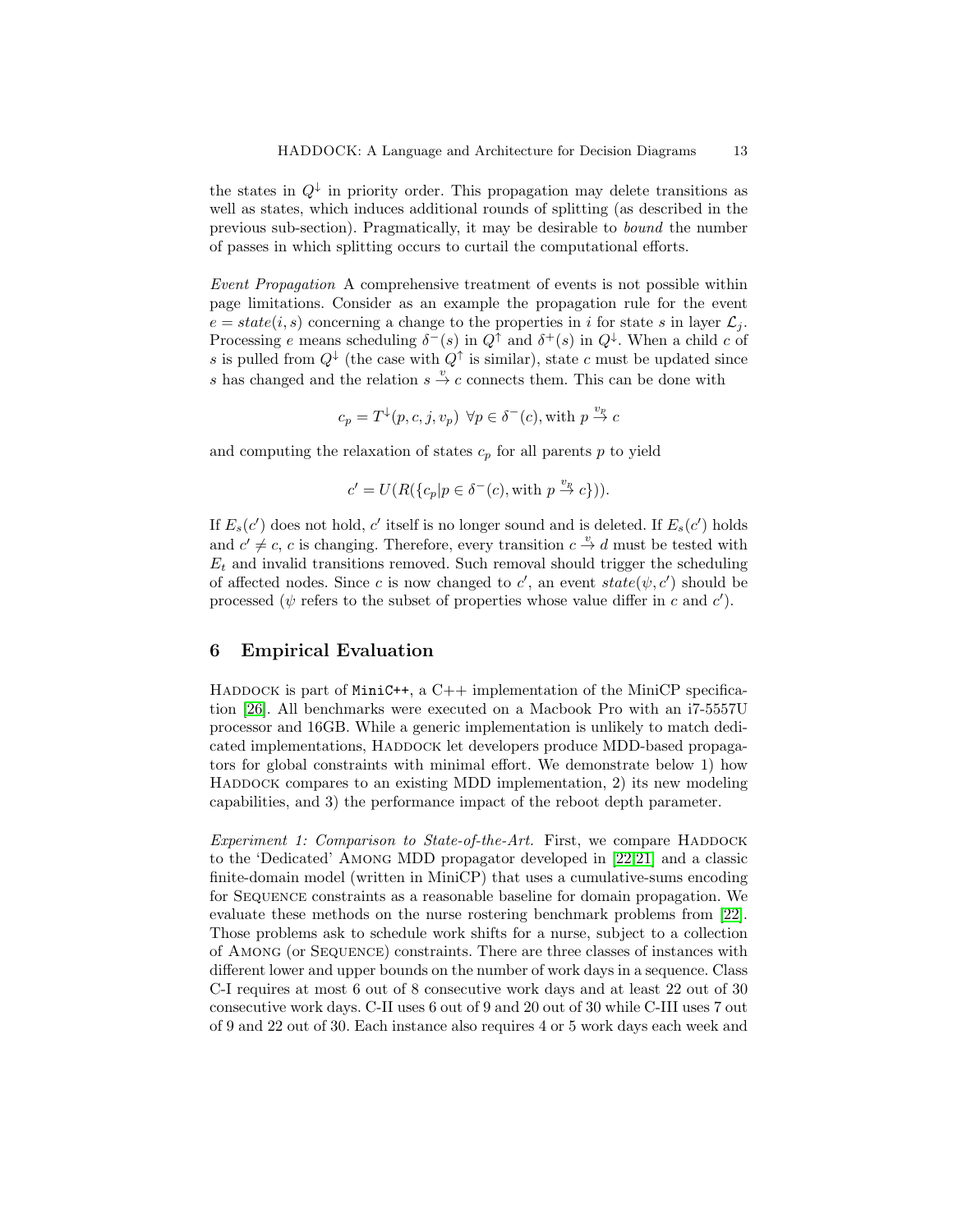

<span id="page-13-0"></span>Fig. 3. Backtracks (left) and CPU time (right) for finding all solutions for amongNurse.

uses a horizon of 40 days. Runtimes reported in [\[21\]](#page-16-9) were scaled to account for processor differences. We used the highest Geekbench 5 scores reported for our machine CPU (825) and an average score of 330 (standard deviation 10) for an Intel Xeon E5345 that matches the 2.3GHz characterization in [\[21\]](#page-16-9). This yields a scaling by  $\frac{330}{825} = 0.4$ . Important differences between HADDOCK and [\[21\]](#page-16-9) are that the implementation of [\[21\]](#page-16-9) does not compute an MDD propagation fixpoint and adopts a dedicated splitting heuristic that differs from ours.

Figure [3](#page-13-0) compares the search tree size (left) and runtimes (right) between the three approaches for finding all solutions (each model uses the same lexicographic search strategy). 'Classic' refers to the conventional finite-domain model, 'Dedicated' refers to [\[21\]](#page-16-9), and 'Haddock' is our implementation with a reboot depth of  $0$  for clearer comparison. Observe that HADDOCK starts, at width 1, with the exact same number of backtracks as Classic (a bit better than Dedicated, which is attributed to the lack of a fixpoint within [\[21\]](#page-16-9)). Second, the number of backtracks of HADDOCK are roughly comparable to  $[21]$ . Third, the runtimes are within a small factor of each other with HADDOCK in front for class C-III and behind (by a factor in the 1x-10x range) on C-II. Those results are very promising given the generic nature of HADDOCK.

Experiment 2: Modeling Capabilities We next demonstrate the modeling capabilities of HADDOCK on the classic All-Interval Series problem  $(\text{\#}007$  on CSPLIB). Given an integer n, the problem asks to find a vector  $x = (x_0, \ldots, x_{n-1})$  such that x is a permutation of  $\{0, \ldots, n-1\}$ , and the interval vector  $y = (|x_1$  $x_0$ ,  $|x_2 - x_1|, \ldots, |x_{n-1} - x_{n-2}|$  is a permutation of  $\{1, \ldots, n-1\}.$ 

To model this problem using MDDs, we defined the ABSDIFFMDD $(z_0, z_1, z_2)$ constraint in HADDOCK, representing the relation  $|z_0 - z_1| = z_2$ . It maintains the set of values taken by each of the variables and defines explicit arc existence functions based on this relationship. We then introduce constraints ABSDIFFMDD $(x_i, x_{i+1}, y_i)$ , for  $i = 0, \ldots, n-2$ , which gives us a natural variable ordering, interleaving vectors x and y. Lastly, we define  $\text{ALIDIFFMDD}(x)$ and ALLDIFFMDD $(y)$  constraints to model the permutations. The entire ABS-DiffMDD language requires less than 120 lines for declaring its states, transitions, and relaxation rules. Likewise, the ALLDIFFMDD language requires only 70 lines. For these constraints, HADDOCK applies a generic state ordering based on the number of parent states (smallest first) during the node splitting process.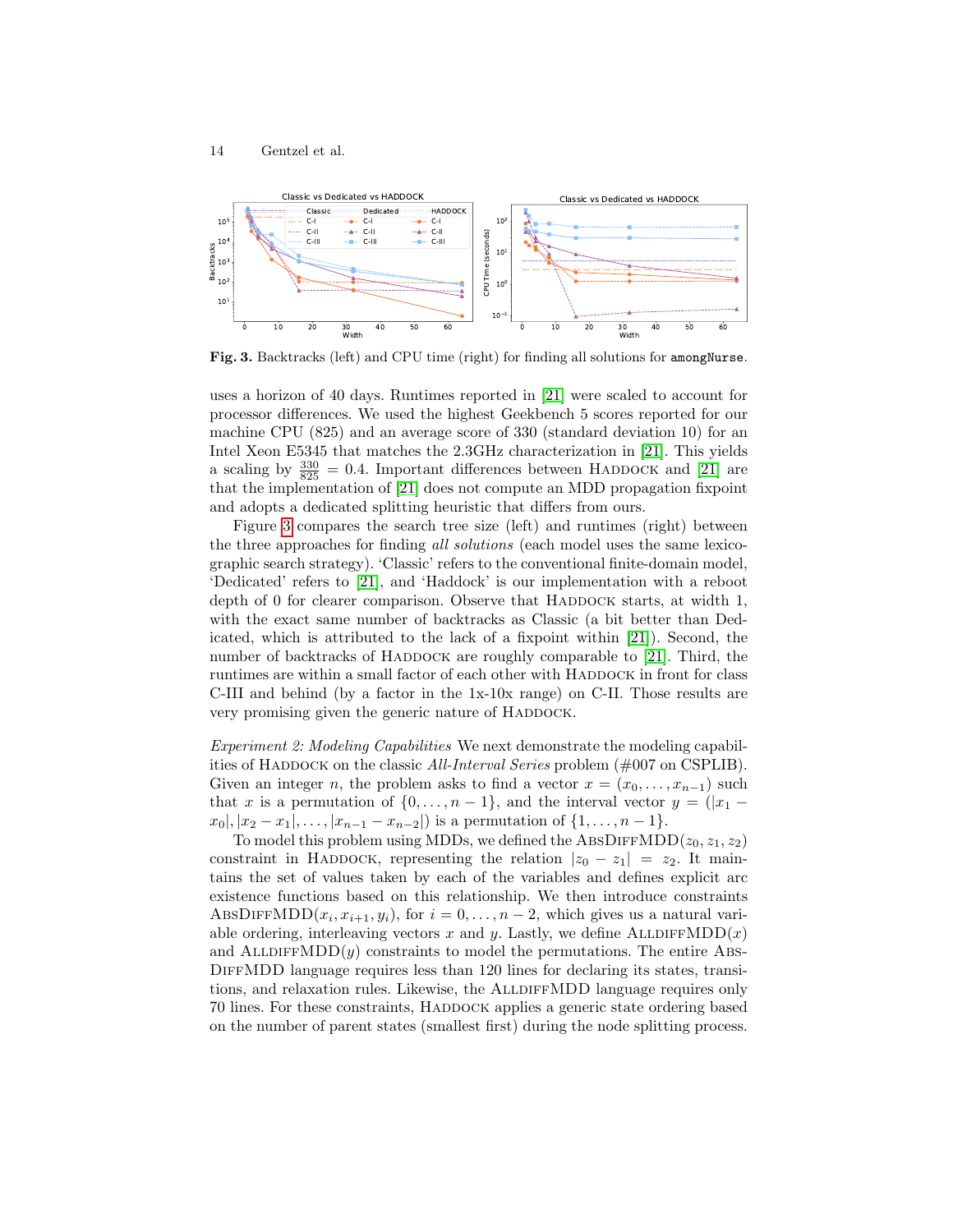|            |        |       |       |       | Reboot Width 1 Width 2 Width 4 Width 8 Width 16 Width 32 Width 64 |       |       |
|------------|--------|-------|-------|-------|-------------------------------------------------------------------|-------|-------|
|            | 10.062 | 9.459 | 7.815 | 6.196 | 4.027                                                             | 2,368 | 1,511 |
| 21         | 10.062 | 9.332 | 7.522 | 6.191 | 3,796                                                             | 2.264 | 1.470 |
|            | 10.062 | 9,069 | 6.972 | 5.279 | 3.282                                                             | 2,100 | 1,357 |
|            | 10.062 | 5,698 | 3.277 | 2,283 | 1,626                                                             | 1,839 | 316   |
| <b>MAX</b> | 10.062 | 1,155 | 140   | 40    | 34                                                                | 23    |       |

<span id="page-14-1"></span>**Table 1.** MDD propagation on the All-Interval Series problem  $(n = 11)$ .

We apply a lexicographic search on the  $x$  variables to compare the performance over different settings. We report results for  $n = 11$  (finding all solutions) in Table [1.](#page-14-1) To evaluate the impact of MDD propagation, consider the base case in which the reboot depth is set to 0. The table shows how increasing the width from 1 (domain propagation) to larger widths reduces the search tree size, yielding a factor 10 for maximum width 64. It is encouraging to see how MDDs can be used like any other global constraints within a CP solver and deliver huge reductions in the size of the search tree. We do note, however, that the reduction in search tree size has no positive impact on the solving time. It remains an area for future work to exploit better split ordering and an optimized implementation.

Experiment 3: Reboot Depth Sensitivity. We next investigate the impact of varying the reboot depth. Consider Table [1](#page-14-1) once again. Rows 2 through 5 convey the impact of reboots on the search tree size at all considered widths. Recall that HADDOCK only relies on a syntactic value (the number of parents) to rank states. Also recall that rebooting considers abandoning splitting at layer  $k$  when it has induced state deletion in prior layers and return to those. The reboot parameter controls how far back HADDOCK can jump when returning to earlier layers. In this situation, rebooting can have a dramatic impact on the size of the search at any width. The most extreme parameter settings of width=64 and unbounded reboots yield a search tree with only 6 nodes, i.e., 4 orders of magnitude compared to the baseline in the upper left corner of the table.

# <span id="page-14-0"></span>7 Conclusion

This paper introduced HADDOCK, a system for Handling Automatically Decision Diagrams over Constraints Kernels. It described the language and framed its implementation in terms of a compilation down to an LTS form. The resulting system is generic and capable of capturing and automatically deriving implementation for several MDDs that were proposed before and for which only dedicated implementations exist. The empirical evaluation showed that this very first implementation of a generic MDD engine exhibits search tree reductions that are qualitatively on par with prior work and achieves comparable runtime.

Acknowledgments Willem-Jan van Hoeve was partially supported by ONR Grant No. N00014-18-1-2129 and NSF Award #1918102. L. Michel and R. Gentzel were partially supported by Comcast under Grant #15228, Synchrony under #790057267 and ONR/NIUVT under #N000014-20-1-2040.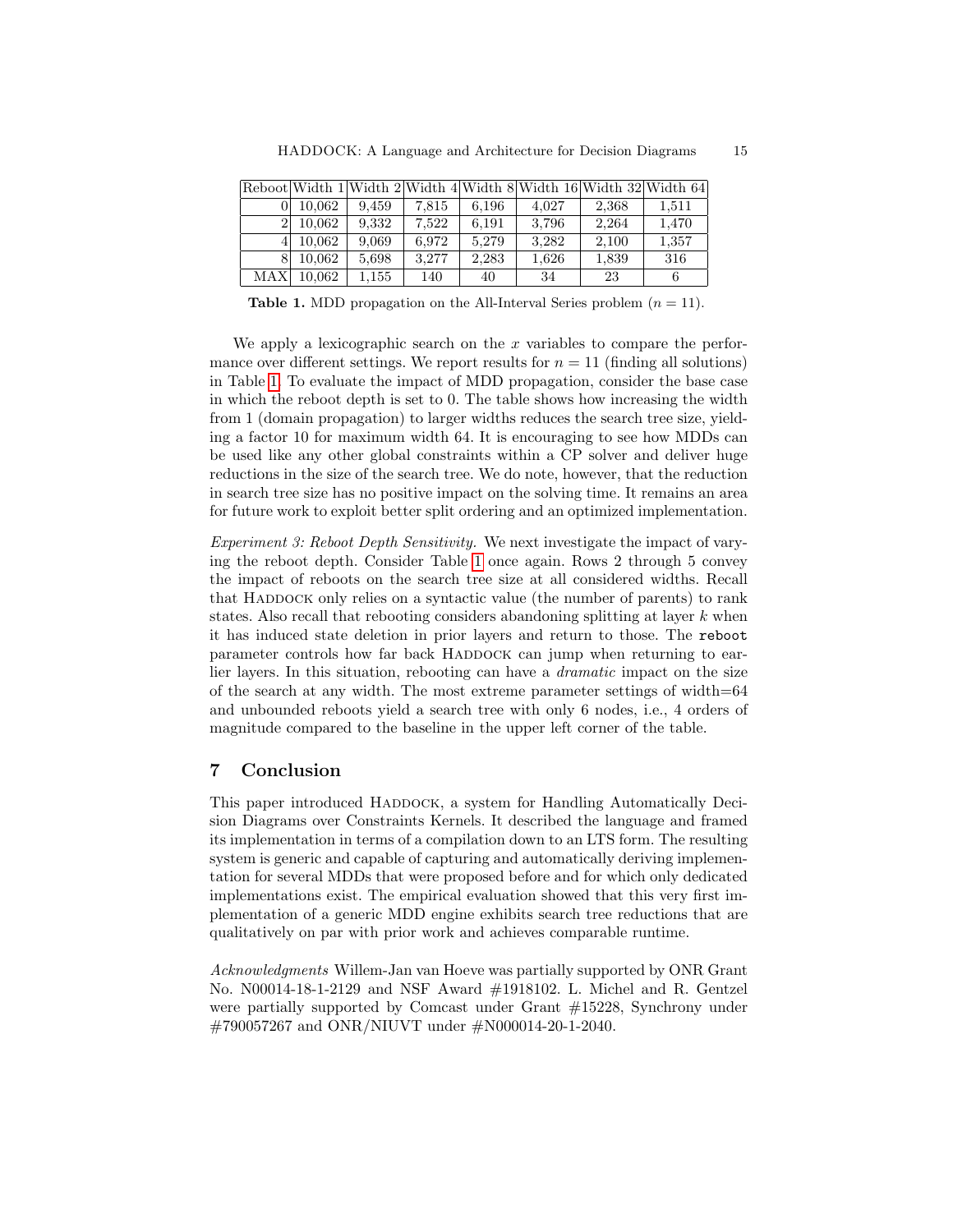## References

- <span id="page-15-0"></span>1. S. B. Akers. Binary decision diagrams. IEEE Transactions on Computers, C-27:509–516, 1978.
- <span id="page-15-7"></span>2. H. R. Andersen, T. Hadzic, J. N. Hooker, and P. Tiedemann. A Constraint Store Based on Multivalued Decision Diagrams. In Proceedings of CP, volume 4741 of LNCS, pages 118–132. Springer, 2007.
- <span id="page-15-19"></span>3. Claude Berge. Hypergraphs - combinatorics of finite sets., volume 45 of North-Holland mathematical library. North-Holland, 1989.
- <span id="page-15-13"></span>4. D. Bergman, A. A. Cire, and W.-J. van Hoeve. MDD Propagation for Sequence Constraints. JAIR, 50:697–722, 2014.
- <span id="page-15-18"></span>5. D. Bergman, A. A. Cire, W.-J. van Hoeve, and J. N. Hooker. Decision Diagrams for Optimization. Springer, 2016.
- <span id="page-15-17"></span>6. D. Bergman, A. A. Cire, W.-J. van Hoeve, and J. N. Hooker. Discrete Optimization with Decision Diagrams. INFORMS Journal on Computing, 28(1):47–66, 2016.
- <span id="page-15-1"></span>7. R. E. Bryant. Graph-based algorithms for boolean function manipulation. IEEE Transactions on Computers, C-35:677–691, 1986.
- <span id="page-15-2"></span>8. R. E. Bryant. Symbolic boolean manipulation with ordered binary decision diagrams. ACM Computing Surveys, 24:293– 318, 1992.
- <span id="page-15-6"></span>9. K. C. K. Cheng, W. Xia, and R. H. C. Yap. Space-time tradeoffs for the regular constraint. In Constraint Programming Proceedings (CP 2012), volume 7514 of LNCS, pages 223–237. Springer, 2012.
- <span id="page-15-5"></span>10. K. C. K. Cheng and R. H. C. Yap. Maintaining generalized arc consistency on adhoc n-ary boolean constraints. In G. Brewka et al., editor, Proceedings of ECAI, pages 78–82. IOS Press, 2006.
- <span id="page-15-12"></span>11. A. A. Cire and W.-J. van Hoeve. Multivalued Decision Diagrams for Sequencing Problems. Operations Research, 61(6):1411–1428, 2013.
- <span id="page-15-16"></span>12. Diego de U˜na, Graeme Gange, Peter Schachte, and Peter J. Stuckey. Compiling CP subproblems to mdds and d-dnnfs. Constraints, 24(1):56–93, 2019.
- <span id="page-15-4"></span>13. G. Gange, V. Lagoon, and P. J. Stuckey. Fast Set Bounds Propagation using BDDs. In M. Ghallab et al., editor, Proceedings of ECAI, pages 505–509. IOS Press, 2008.
- <span id="page-15-15"></span>14. Graeme Gange, Peter J. Stuckey, and Pascal Van Hentenryck. Explaining propagators for edge-valued decision diagrams. In Proceedings of CP, volume 8124 of LNCS, pages 340–355. Springer, 2013.
- <span id="page-15-14"></span>15. Graeme Gange, Peter J. Stuckey, and Radoslaw Szymanek. MDD propagators with explanation. Constraints, 16(4):407–429, 2011.
- <span id="page-15-8"></span>16. T. Hadžić and J. N. Hooker. Cost-bounded binary decision diagrams for 0-1 programming. Technical report, Carnegie Mellon University, 2007.
- <span id="page-15-10"></span>17. T. Hadžić, J. N. Hooker, B. O'Sullivan, and P. Tiedemann. Approximate compilation of constraints into multivalued decision diagrams. In P. J. Stuckey, editor, Principles and Practice of Constraint Programming (CP 2008), volume 5202 of Lecture Notes in Computer Science, pages 448–462. Springer, 2008.
- <span id="page-15-9"></span>18. T. Hadžić, J. N. Hooker, and P. Tiedemann. Propagating separable equalities in an MDD store. In L. Perron and M. A. Trick, editors, CPAIOR 2008 Proceedings, volume 5015 of Lecture Notes in Computer Science, pages 318–322. Springer, 2008.
- <span id="page-15-11"></span>19. T. Hadzic, E. O'Mahony, B. O'Sullivan, and M. Sellmann. Enhanced Inference for the Market Split Problem. In Proceedings of ICTAI, pages 716–723. IEEE Computer Society, 2009.
- <span id="page-15-3"></span>20. P. Hawkins, V. Lagoon, and P.J. Stuckey. Solving Set Constraint Satisfaction Problems Using ROBDDs. JAIR, 24(1):109–156, 2005.